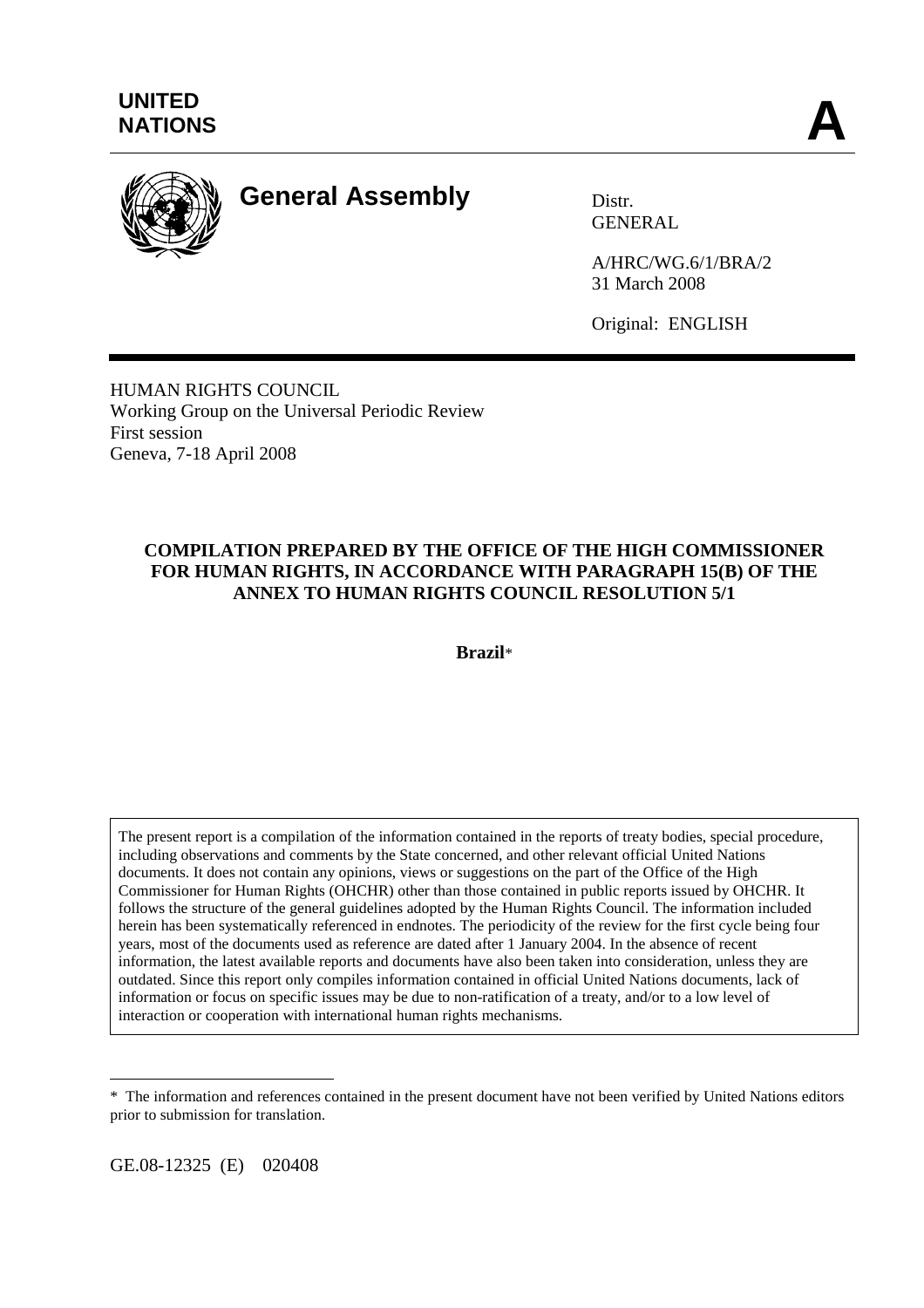# **I. BACKGROUND AND FRAMEWORK**

|  |  | A. Scope of international obligations <sup>1</sup> |  |
|--|--|----------------------------------------------------|--|
|--|--|----------------------------------------------------|--|

| Core universal human<br>rights treaties <sup>2</sup>         | Date of ratification,<br>accession or succession                     | Declarations/<br>reservations | Recognition of specific competences of<br><i>treaty bodies</i>                                                   |
|--------------------------------------------------------------|----------------------------------------------------------------------|-------------------------------|------------------------------------------------------------------------------------------------------------------|
| <b>ICERD</b>                                                 | 27 Mar. 1968                                                         | None                          | Individual complaints (art. 14): Yes                                                                             |
| <b>ICESCR</b>                                                | 24 Jan. 1992                                                         | None                          |                                                                                                                  |
| <b>ICCPR</b>                                                 | 24 Jan. 1992                                                         | None                          | Inter-State complaints (art. 41): No                                                                             |
| <b>CEDAW</b>                                                 | 1 Feb. 1984                                                          | Art. $29(1)$                  |                                                                                                                  |
| OP-CEDAW                                                     | 28 June 2002                                                         | None                          | Inquiry procedure (arts. 8 and 9): Yes                                                                           |
| <b>CAT</b>                                                   | 28 Sept. 1989                                                        | None                          | Inter-State complaints (art. 21): No<br>Individual complaints (art. 22): Yes<br>Inquiry procedure (art. 20): Yes |
| OP-CAT                                                       | 12 Jan. 2007                                                         | None                          |                                                                                                                  |
| <b>CRC</b>                                                   | 24 Sept. 1990                                                        | None                          |                                                                                                                  |
| CRC-OP-AC                                                    | 27 Jan. 2004                                                         | Art. $3(2)$                   |                                                                                                                  |
| <b>CRC-OP-SC</b>                                             | 27 Jan. 2004                                                         | None                          |                                                                                                                  |
|                                                              | (signature only, 2007), OP-CPD (signature only, 2007).               |                               | Core treaties to which Brazil is not a party: ICCPR-OP1, ICCPR-OP2, ICRMW, CED (signature only, 2007), CPD       |
| Other main relevant international instruments <sup>3</sup>   |                                                                      |                               | Ratification, accession or succession                                                                            |
| Rome Statute of the International Criminal Court             |                                                                      |                               | Yes                                                                                                              |
| Palermo Protocol <sup>4</sup>                                |                                                                      |                               | Yes                                                                                                              |
| Refugees and stateless persons <sup>5</sup>                  |                                                                      |                               | Yes                                                                                                              |
|                                                              | Convention on the Prevention and Punishment of the Crime of Genocide |                               | Yes                                                                                                              |
|                                                              | Geneva Conventions and the Additional Protocols <sup>6</sup>         |                               | Yes, except Protocol III                                                                                         |
| ILO fundamental treaties <sup>7</sup>                        |                                                                      |                               | Yes, except Nos. 87, 98, 29 and 105                                                                              |
| <b>UNESCO</b> Convention against Discrimination in Education |                                                                      |                               | N <sub>o</sub>                                                                                                   |

1. The Committee on the Elimination of Discrimination against Women (CEDAW) encouraged the State to consider ratifying ICRMW.<sup>8</sup> In its voluntary pledges to the Human Rights Council,<sup>9</sup> Brazil committed to consider adhering to ICCPR-OP1 and OP2.

#### **B. Constitutional and legislative framework**

2. The Committee on Economic, Social and Cultural Rights (CESCR) noted with appreciation that the Constitution incorporates a wide range of human rights, including a number of the economic, social and cultural rights enshrined in ICESCR, as also noted by UNESCO.**<sup>10</sup>** The Special Rapporteur on the sale of children, child prostitution and child pornography noted that the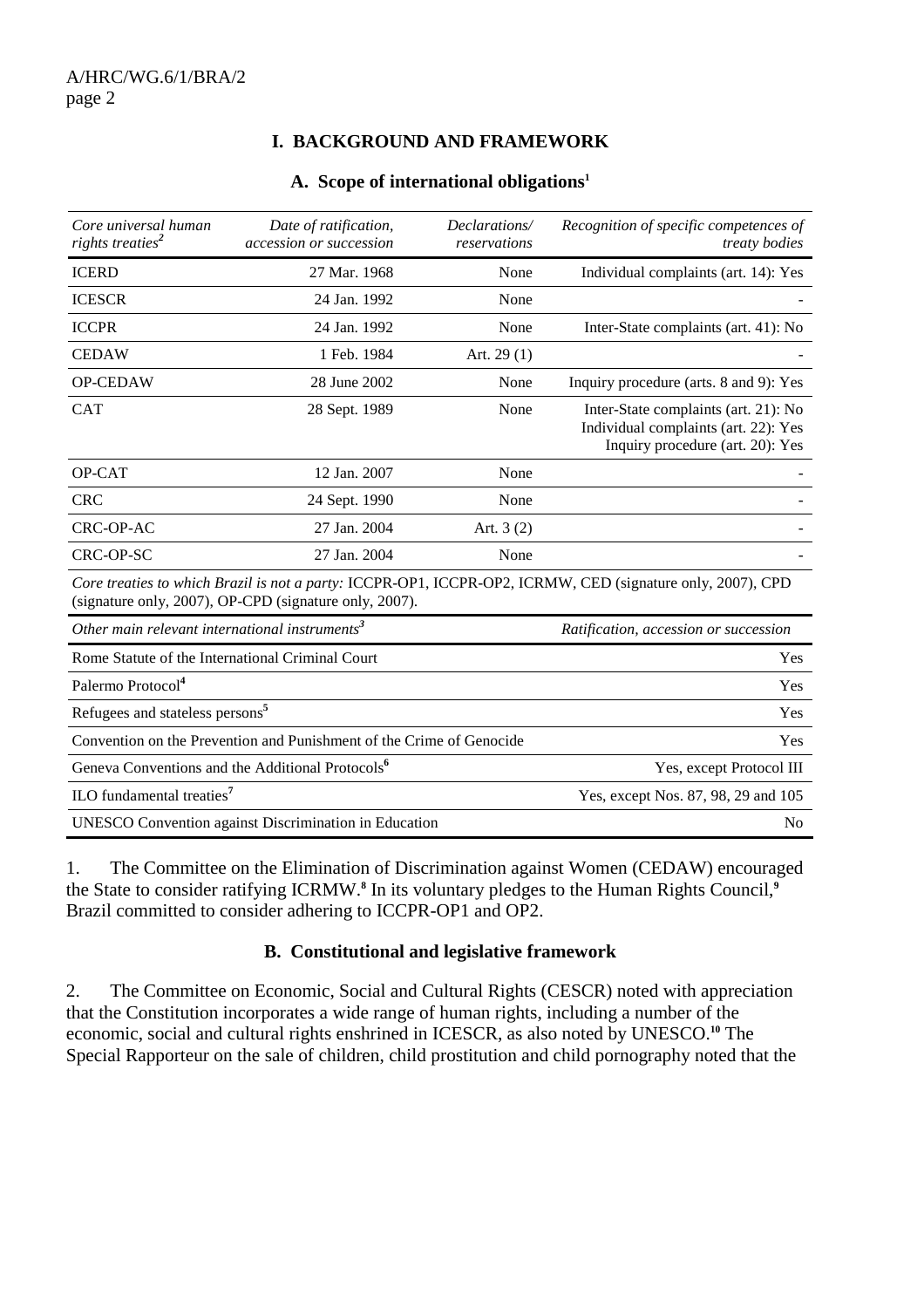Constitution gives absolute priority to children's rights.**<sup>11</sup>** The Committee on Rights of the Child (CRC) welcomed the fact that the Constitution also criminalizes acts of racism.**<sup>12</sup>** UNHCR noted as a positive development the adoption of Constitutional Amendment No. 54 of 20 September 2007, which grants Brazilian nationality to children born to a Brazilian parent living abroad once they are registered with a Brazilian consulate.**<sup>13</sup>** In 2005, the Human Rights Committee (HR Committee) was concerned about the ineffectiveness of a new mechanism in the Constitution allowing the Prosecutor-General of the Republic to seek the transfer of certain human rights violations from State to federal jurisdiction. Brazil should ensure that the constitutional safeguard of federalization of human rights crimes becomes an efficient and practical mechanism.**<sup>14</sup>**

3. Two treaty bodies welcomed the adoption of laws by Brazil in favour of the principle of equality between men and women, such as the new Civil Code**<sup>15</sup>** and Law 11340 of 2006 on Domestic and Family Violence against Women.**<sup>16</sup>** It was also noted in a United Nations Development Fund for Women (UNIFEM) document that the latter law resulted from an extensive process of consultation.**<sup>17</sup>** The Committee on the Elimination of Racial Discrimination (CERD) noted that Law No. 7716 of 1989 was amended to expand its scope to acts arising not only from discrimination based on race or colour, but also on ethnicity, religion or nationality.**<sup>18</sup>** The Committee against Torture (CAT) noted with satisfaction the 1997 Torture Act criminalizing torture.**<sup>19</sup>**

#### **C. Institutional and human rights structure**

4. Five committees welcomed the establishment of bodies intended to enhance respect for human rights,**<sup>20</sup>** such as the National Human Rights Secretariat.**<sup>21</sup>** However the HR Committee regretted in 2005 the proposed significant reduction in the budget of the Secretariat. It recommended that the State strengthen the Secretariat and provide it with adequate resources.**<sup>22</sup>** The HR Committee and CAT welcomed institutional measures to protect human rights in Brazil.**<sup>23</sup>** CERD and the HR Committee noted the establishment of specialized institutions to combat racial discrimination**<sup>24</sup>** and slave labour.**<sup>25</sup>** CRC and the Special Rapporteur on contemporary forms of racism, racial discrimination, xenophobia and related intolerance recommended establishing an independent and effective mechanism in accordance with the Paris Principles.**<sup>26</sup>**

#### **D. Policy measures**

5. The Special Representative of the Secretary-General on the situation of human rights defenders appreciated the initiatives that the Government has taken to give prominence to the promotion and protection of human rights.**<sup>27</sup>** Five treaty bodies welcomed policies and programmes in Brazil in critical areas of women's lives,<sup>28</sup> in the fields of combating discrimination<sup>29</sup> and child labour.**<sup>30</sup>** CRC encouraged Brazil to ensure that the National Plan of Action for 2004-2007 covers all areas of the rights of the child.**<sup>31</sup>** CEDAW recommended that Brazil fully implement its National Policy for Fighting Trafficking in Persons and complete, without delay, the elaboration of the national plan on trafficking in persons, which should include a gender, race and age dimension.**<sup>32</sup>** While noting the adoption of various programmes and plans to promote human rights, the HR Committee regretted the general absence of specific data to permit evaluation of their practical enjoyment.**33**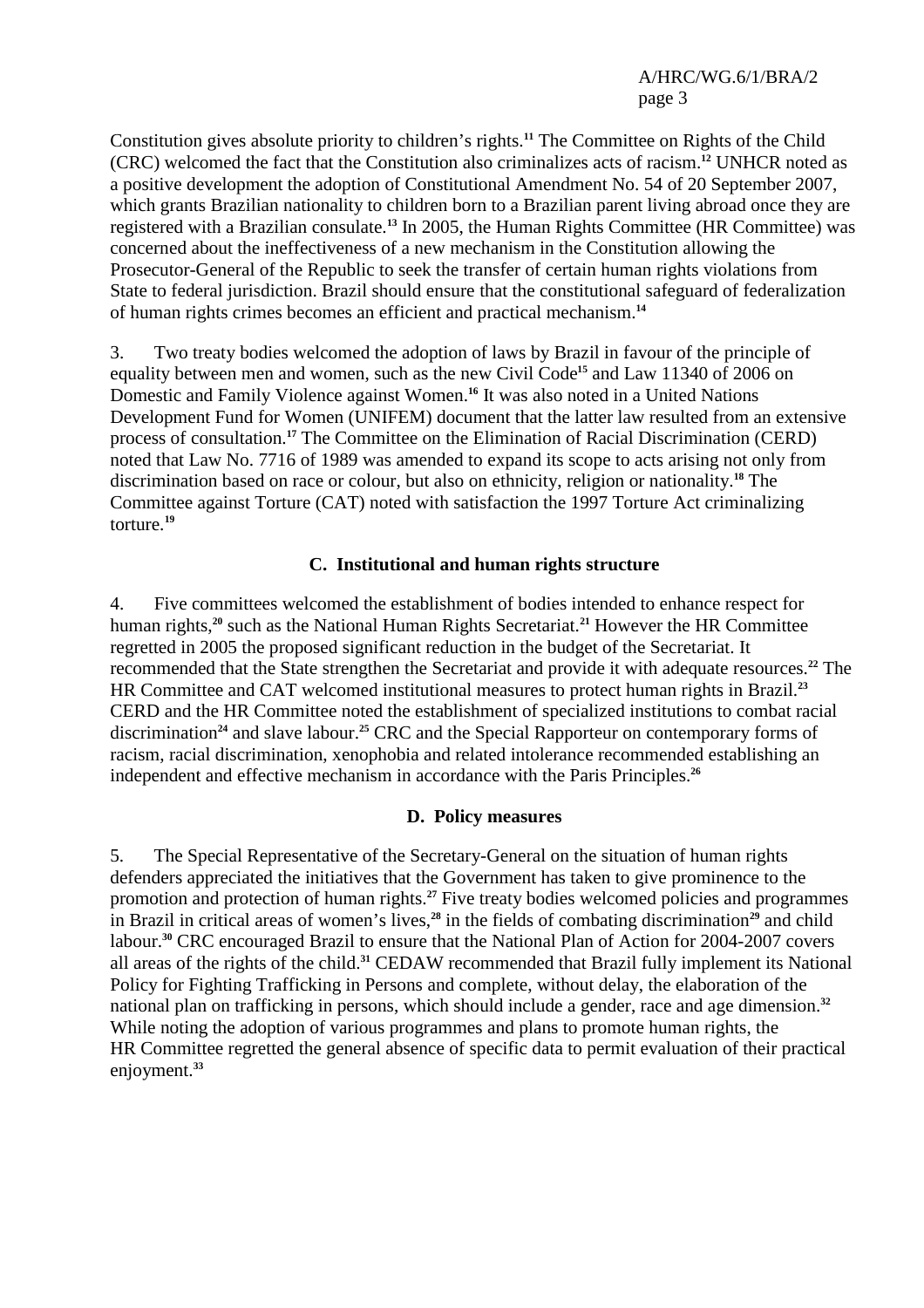#### **II. PROMOTION AND PROTECTION OF HUMAN RIGHTS ON THE GROUND**

#### **A. Cooperation with human rights mechanisms**

| Treaty body <sup>34</sup> | Latest report submitted<br>and considered | Latest concluding<br>observations | Follow-up<br>response | Reporting status                                                                |
|---------------------------|-------------------------------------------|-----------------------------------|-----------------------|---------------------------------------------------------------------------------|
| <b>CERD</b>               | 2003                                      | Mar. 2004                         |                       | Eighteenth to twentieth reports<br>due in $2008$                                |
| <b>CESCR</b>              | 2001                                      | May 2003                          |                       | Second report received in 2007                                                  |
| <b>HR</b> Committee       | 2004                                      | Nov. 2005                         | Overdue<br>since 2006 | Third report due in 2009                                                        |
| <b>CEDAW</b>              | 2006                                      | <b>July 2007</b>                  |                       | Seventh report due in 2009                                                      |
| <b>CAT</b>                | 2000                                      | May 2001                          |                       | Second to fifth reports overdue since<br>1994, 1998, 2002 and 2006 respectively |
| <b>CRC</b>                | 2003                                      | Oct. 2004                         |                       | Second to fourth periodic reports due in<br>2007                                |
| CRC-OP-AC                 |                                           |                                   |                       | Initial report overdue since 2006                                               |
| CRC-OP-SC                 |                                           |                                   |                       | Initial report overdue since 2006                                               |

#### **1. Cooperation with treaty bodies**

6. In 2008, CAT made public the documents related to the procedure engaged with Brazil under article 20 of the Convention. Brazil fully cooperated with the Committee during the visit that took place in July 2005. It replied to the Committee in 2006 and updated it on steps undertaken to implement the recommendations of the Committee.**<sup>35</sup>** In 2006 and 2007, CERD sent letters to the Government in relation to the situation of indigenous peoples in the Indigenous Land of Raposa Serra do Sol of the State of Roraima.**<sup>36</sup>** In its letter dated 24 August 2007, CERD thanked Brazil for its responses but remained extremely concerned about the issue. It requested the Government to provide information on recommendations made in this respect no later than 30 November 2007, in order to decide further on any action to be taken under its early warning and urgent action procedure.**<sup>37</sup>**

#### *Standing invitation issued* Yes *Latest visits and mission reports*  Special Rapporteur on toxic wastes (20-28 June 1998);**<sup>38</sup>** Special Rapporteur on the question of torture (20 August-12 September 2000);<sup>39</sup> Special Rapporteur on the right to food (1-18 March 2002);**<sup>40</sup>** Special Rapporteur on the sale of children, child prostitution and child pornography (2003);**<sup>41</sup>** Special Rapporteur on extrajudicial, summary or arbitrary executions (16 August-8 October 2003);**<sup>42</sup>** Special Rapporteur on adequate housing (30 May-13 June 2004);**<sup>43</sup>** Special Rapporteur on the independence of judges and lawyers (13-22 October 2004);**<sup>44</sup>** Special Rapporteur on racism, racial discrimination, xenophobia and related intolerance (13-20 October 2005);**<sup>45</sup>** Special Representative of the Secretary-General on the situation of human rights defenders (5-12 December 2005)**<sup>46</sup>** *Follow-up to visits* The Special Rapporteur on adequate housing was invited by Brazilian officials to undertake a follow-up mission during the interactive dialogue at the fifth session of the Human Rights Council. The Special Rapporteur on extrajudicial, summary or arbitrary executions made a follow-up visit from 4 to 14 November 2007.**<sup>47</sup>**

#### **2. Cooperation with special procedures**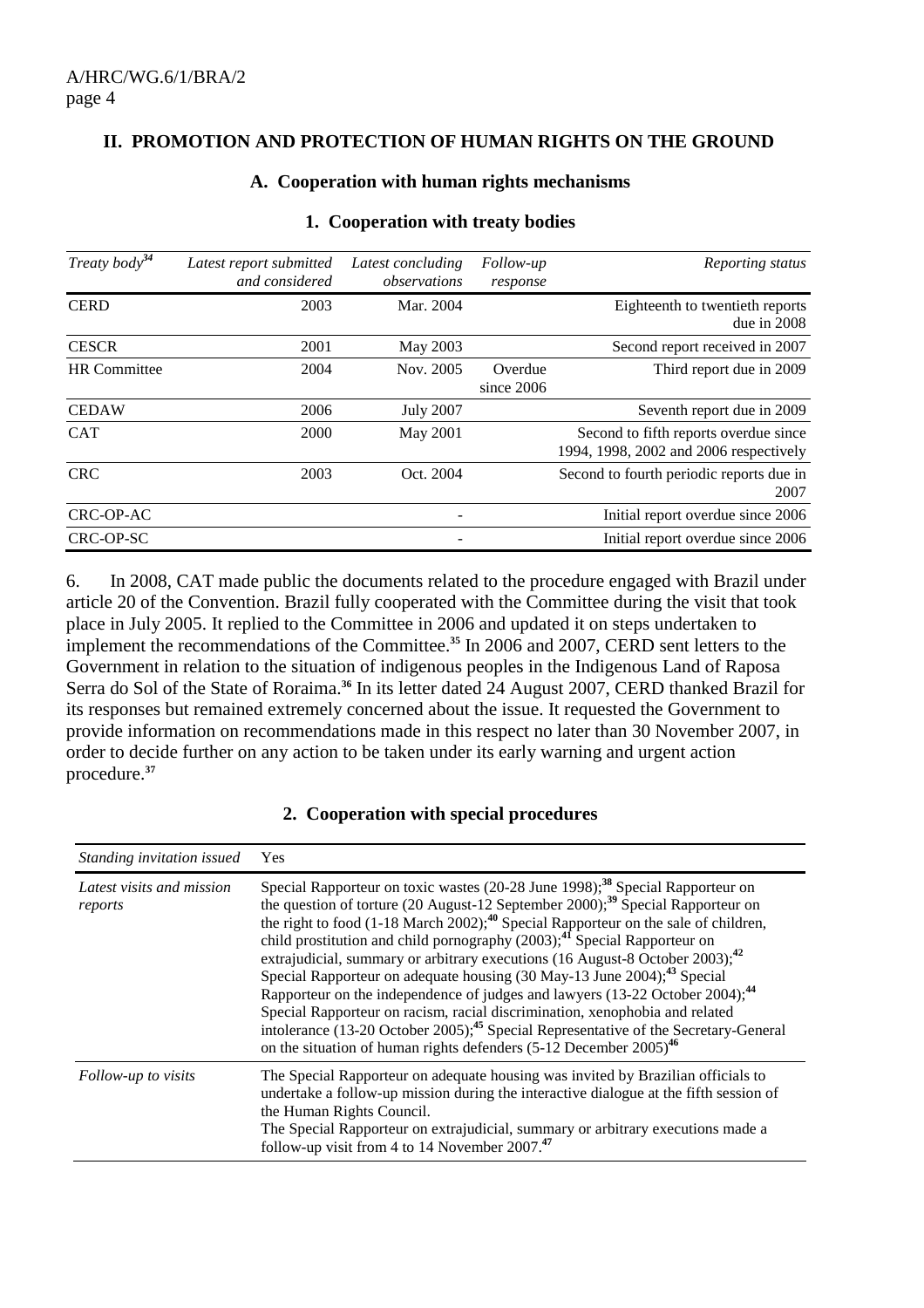| Facilitation/cooperation<br>during missions                        | The Special Rapporteur on the sale of children, child prostitution and child<br>pornography thanked the Government for the commendable support provided in the<br>organization of his visit. <sup>48</sup><br>The Special Rapporteur on adequate housing was impressed by the dedication,<br>preparedness and mobilization demonstrated by the authorities during his mission. <sup>49</sup><br>The Special Rapporteur on the independence of judges and lawyers thanked the<br>Brazilian authorities for their cooperation, and particularly for the assistance provided<br>by the Special Secretariat for Human Rights, during his official visit. <sup>50</sup><br>The Special Rapporteur on racism, racial discrimination, xenophobia and related<br>intolerance was able to carry out his visit in very good conditions thanks to the<br>cooperation and excellent logistical support of the Brazilian authorities. <sup>51</sup><br>In 2003, the Special Rapporteur on extrajudicial, summary or arbitrary executions<br>thanked the Government for its unprecedented cooperation. She noted with<br>appreciation that the President of Brazil took a personal interest in her mission and<br>met with her at its end. However, she deeply deplored the killing of two witnesses<br>whom she interviewed during her visit. She expressed serious concerns over what<br>could be considered as acts of reprisals. <sup>52</sup> In 2007, during a follow-up visit, the<br>Special Rapporteur stated that the Government's invitation reflects a clear<br>commitment to transparency and to living up to its human rights obligations. <sup>53</sup> |
|--------------------------------------------------------------------|----------------------------------------------------------------------------------------------------------------------------------------------------------------------------------------------------------------------------------------------------------------------------------------------------------------------------------------------------------------------------------------------------------------------------------------------------------------------------------------------------------------------------------------------------------------------------------------------------------------------------------------------------------------------------------------------------------------------------------------------------------------------------------------------------------------------------------------------------------------------------------------------------------------------------------------------------------------------------------------------------------------------------------------------------------------------------------------------------------------------------------------------------------------------------------------------------------------------------------------------------------------------------------------------------------------------------------------------------------------------------------------------------------------------------------------------------------------------------------------------------------------------------------------------------------------------------------------------------------------------------------------------------------|
| Responses to letters of<br>allegation and urgent<br>appeals        | In 2004, 2005, 2006 and 2007, special procedures sent respectively 16, 21, 12 and 1<br>communications (letter of allegations and urgent appeals). A total of 69 individuals<br>were covered by these communications, including 17 women. In 2004 and 2005,<br>Brazil responded to two letters each year, in 2006 to three letters and in 2007 it<br>responded to the only letter sent. Brazil replied to 12.5 per cent of the<br>communications sent in 2004, 9.5 per cent in 2005, 25 per cent in 2006 and<br>100 per cent in 2007.                                                                                                                                                                                                                                                                                                                                                                                                                                                                                                                                                                                                                                                                                                                                                                                                                                                                                                                                                                                                                                                                                                                     |
| Responses to<br>questionnaires on<br>thematic issues <sup>54</sup> | The Government of Brazil responded to 3 of the 12 questionnaires sent by special<br>procedures mandate-holders since 1 January 2004, <sup>55</sup> within the time limit. <sup>56</sup>                                                                                                                                                                                                                                                                                                                                                                                                                                                                                                                                                                                                                                                                                                                                                                                                                                                                                                                                                                                                                                                                                                                                                                                                                                                                                                                                                                                                                                                                  |

# **3. Cooperation with the Office of the High Commissioner for Human Rights**

7. In December 2007, the High Commissioner for Human Rights undertook an official visit to the country.**<sup>57</sup>** Brazil has been financially contributing to the three humanitarian trust funds**<sup>58</sup>** and to OHCHR. In July 2006, Brazil hosted the Regional Conference of the Americas on the progress and challenges of the Durban Declaration and Programme of Action. Brazil also presented its candidature to host the 2008 preparatory regional conference for the 2009 Durban Review Conference.**<sup>59</sup>**

# **B. Implementation of international human rights obligations**

# **1. Equality and non-discrimination**

8. CESCR was concerned about widespread discrimination against women.**<sup>60</sup>** CEDAW expressed concern about the persistent gap between the de jure and de facto equality between women and men<sup>61</sup> and about the fragile capacity of the gender equality mechanisms in some States in terms of coordination and monitoring.**<sup>62</sup>** Recommendations included strengthening those mechanisms,**<sup>63</sup>** ensuring full implementation of laws, plans and policies and providing regular, effective monitoring and impact assessment.**<sup>64</sup>** CESCR also requested that relevant policies be adopted on the basis of equal pay for work of equal value and that the wage gap between men and women be reduced.**65**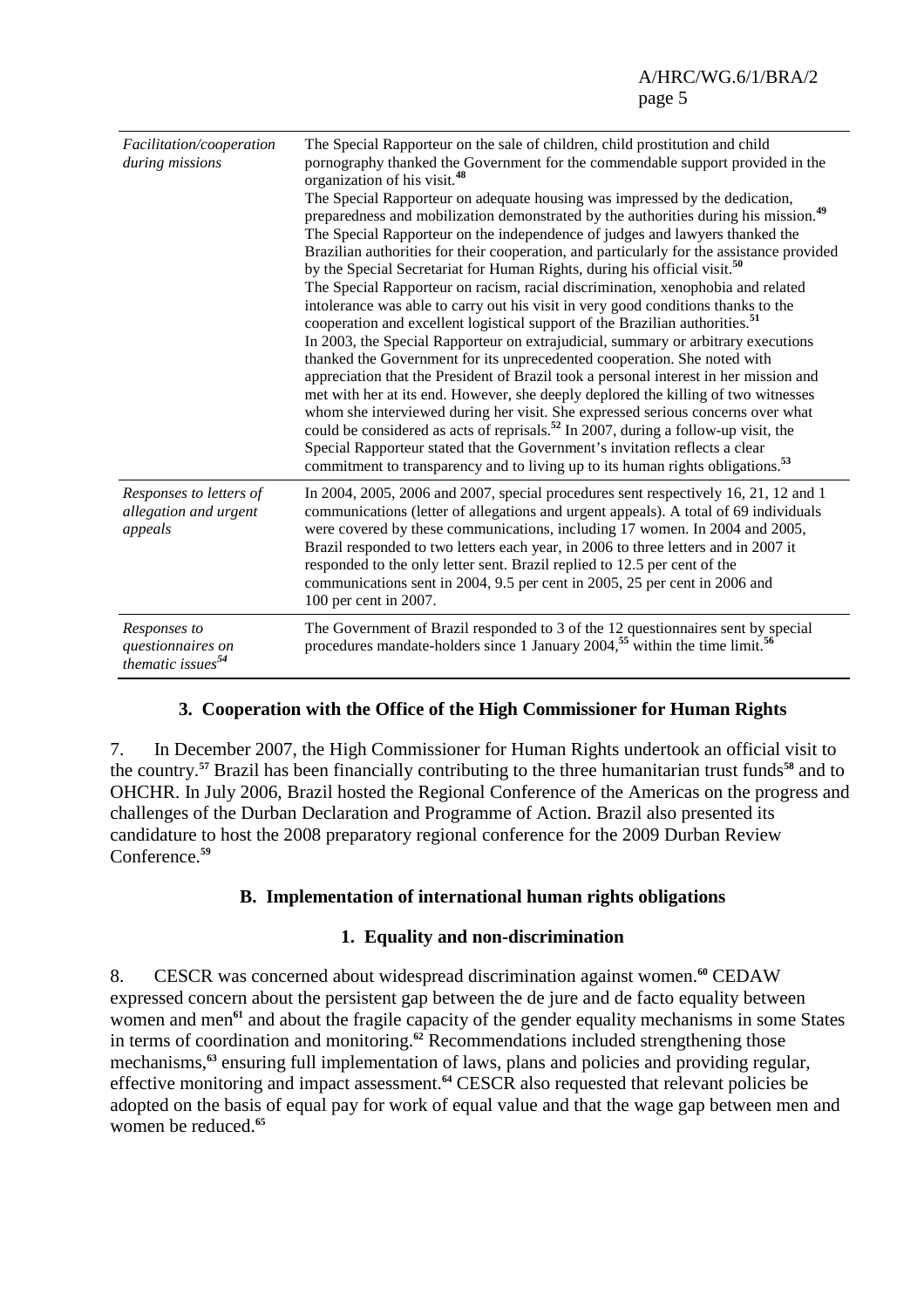9. Discrimination faced by some ethnic groups raised concerns for CESCR in 2003, and CERD and CRC in 2004. The latter was concerned about some cultural and social practices and by the persistence of unequal social development in regions, specifically in the north and north-east.**<sup>66</sup>** CESCR expressed concerns about the widespread and deeply rooted discrimination against Afro-Brazilians, indigenous peoples and minorities.**<sup>67</sup>** CRC urged Brazil to ensure the implementation of existing laws and policies guaranteeing the principle of non-discrimination, and to adopt a comprehensive strategy to eliminate discrimination on any grounds and against all vulnerable groups.<sup>68</sup> Recommendations included providing statistical information on racist crimes<sup>69</sup> and taking urgent measures to ensure equal opportunity for Afro-Brazilians, indigenous peoples and minority groups such as Gypsies and the Quilombo communities, especially in the fields of employment, health and education.**<sup>70</sup>**

# **2. Right to life, liberty and security of the person**

10. In 2007, the Special Rapporteur on extrajudicial, summary or arbitrary executions noted that homicide is the leading cause of death for persons aged 15 to 44, with 45,000 to 50,000 homicides committed every year. Victims are overwhelmingly young, male, black, and poor. Main problems included high rates of impunity; violent killings by individuals; lethal confrontations between drug traffickers and other gangs; killings by vigilante groups, death squads, extermination groups and militias; killings in prison; and killings of police and by police.**<sup>71</sup>** The Special Rapporteur stressed the distinction between extrajudicial executions by on-duty and off-duty police.**<sup>72</sup>** The HR Committee was concerned about the widespread use of excessive force by law enforcement officials.**<sup>73</sup>** It also expressed concern at widespread reports of threats against and murders of rural leaders, human rights defenders, witnesses, police ombudsmen and judges,**<sup>74</sup>** as well as about the extrajudicial execution of suspects.**<sup>75</sup>** Furthermore, CRC remained extremely concerned at the number of children murdered.**<sup>76</sup>** The Special Representative of the Secretary-General on the situation of human rights defenders was perturbed by the numerous accounts of assassinations, attempts on their lives and threats.**<sup>77</sup>** Recommendations included implementing witness protection programmes.**<sup>78</sup>** The Special Rapporteur on extrajudicial, summary or arbitrary executions stressed that the police forces require genuine external and internal oversight as the police ombudsmen lack true independence in many States.**<sup>79</sup>**

11. While noting in 2004 that the 1997 Law on Torture, the Penal Code and the Statute of the Child and Adolescent strongly prohibit torture and ill-treatment, CRC expressed deep concern regarding the gap between the law and its implementation, as a significant number of cases of torture, inhuman and degrading treatment have been reported over the last years, including by the Special Rapporteur on the question of torture.**<sup>80</sup>** In 2005, CAT stated that tens of thousands of persons were still held in *delegacias* (police stations) and elsewhere in the penitentiary system where torture and similar ill-treatment continues to be "meted out on a widespread and systematic basis", according to the Special Rapporteur on the question of torture in 2001.**<sup>81</sup>** The HR Committee was concerned about the use of torture to extract confessions from suspects and the ill-treatment of detainees in police custody.**<sup>82</sup>** CAT also stated in 2005 that judges do not apply the law on the crime of torture and prefer to classify cases as bodily harm or abuse of authority.**<sup>83</sup>** CAT recommended that the law on torture be interpreted in conformity with article 1 of the Convention**<sup>84</sup>** and that complaints alleging torture by public officials should be promptly, fully and impartially investigated and offenders prosecuted.**<sup>85</sup>**

12. While commending Brazil for the enactment of legislation against domestic violence, CEDAW was concerned in 2007 that violence against women and girls is widespread and underreported.**<sup>86</sup>** The HR Committee, in 2005, expressed concern about the lack of information on the incidence of domestic violence.**87**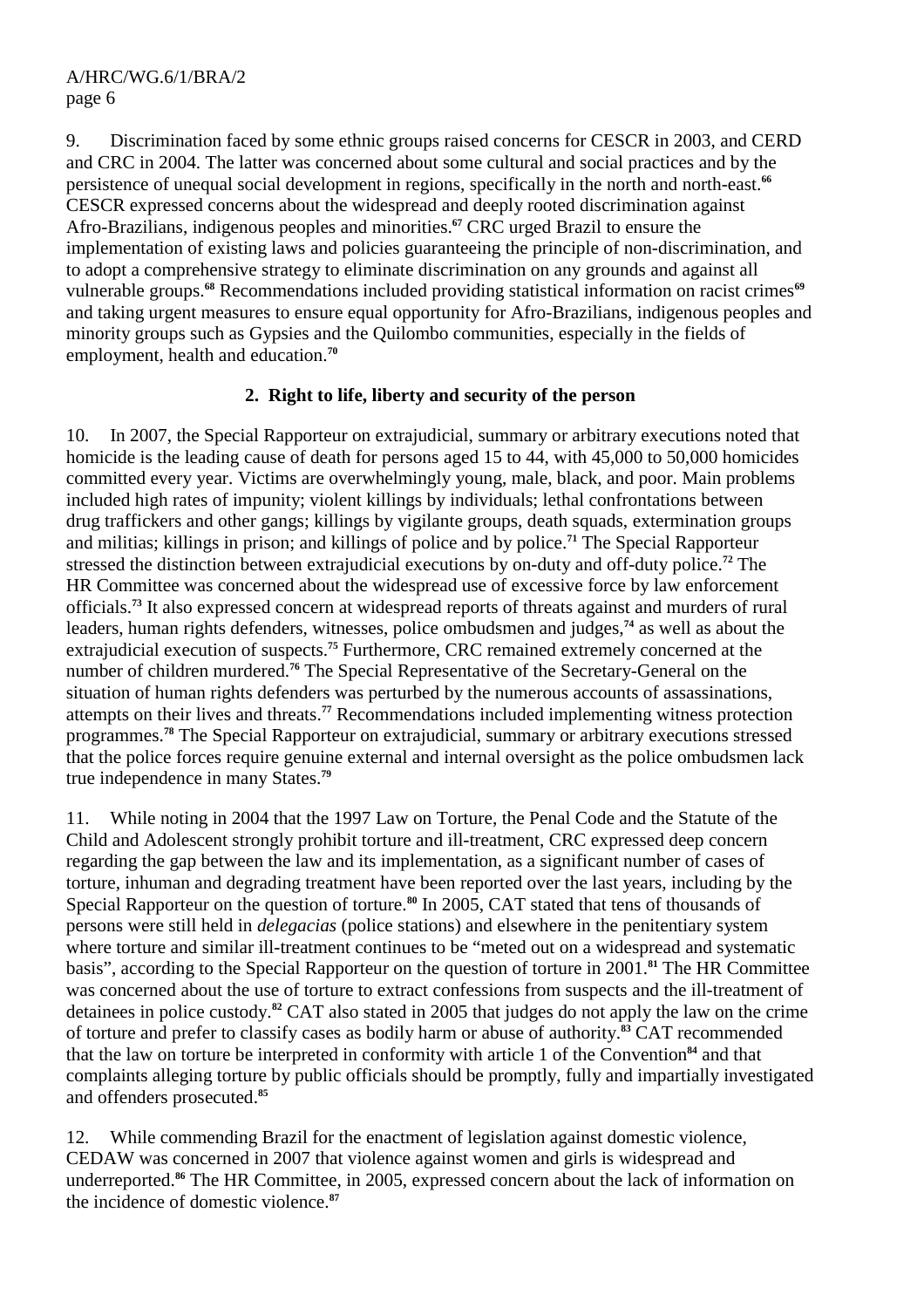13. In 2004, CRC expressed its concern that corporal punishment is widely practised and that no explicit legislation exists to prohibit it. It recommended that the State prohibit corporal punishment in the family, school and penal institutions, and that it undertake campaigns that educate parents on alternative forms of discipline.**<sup>88</sup>** CRC was also deeply concerned at the high number of child victims of violence, abuse and neglect, including sexual abuse, in schools and other institutions, public places and in the family. Recommendations included establishing effective child-sensitive procedures and preventive mechanisms to receive, monitor and investigate complaints, in addition to existing procedures.**<sup>89</sup>** According to the Special Rapporteur on the sale of children, child prostitution and child pornography, strategies focus more on the areas of the national plan to fight sexual violence against children and adolescents where there has been less achievement, namely prevention, defence and accountability, and child participation.**<sup>90</sup>**

14. The situation of street children and the absence of information and measures needed to remedy their plight raised the concern of the HR Committee.**<sup>91</sup>** In 2004, CRC expressed grave concern at the significant number of street children and their vulnerability to extrajudicial killings, various forms of violence, including torture, sexual abuse and exploitation; at the lack of a systematic and comprehensive strategy to address the situation and protect these children; and at the very poor registration of missing children by the police.**<sup>92</sup>**

15. The Special Rapporteur on extrajudicial, summary or arbitrary executions noted in 2007 that the occupancy rate in prisons was often three or more times as many prisoners as the facility was designed to hold.**<sup>93</sup>** The Special Rapporteur on the question of torture stressed on several occasions that the appalling overcrowding in some detention facilities and prisons needs to be brought to an immediate end.**<sup>94</sup>** CAT found in 2005 endemic overcrowding, filthy conditions of confinement, extreme heat, light deprivation and permanent lock-ups (factors with severe health consequences for inmates), along with pervasive violence.**<sup>95</sup>** The HR Committee was also concerned about inhuman conditions of detention in jails.**<sup>96</sup>** Further, CRC expressed concern about the large number of persons below the age of 18 who are in detention, and at the very poor conditions of detention. CRC was also concerned at the numerous reports of ill-treatment of young inmates, the very limited possibilities for the rehabilitation and reintegration into society of juveniles following judicial proceedings; and the sporadic training of judges, prosecutors and prison staff in children's rights.**<sup>97</sup>** In 2007, the High Commissioner for Human Rights noted that the widespread use of pretrial detention called for special attention.**<sup>98</sup>** CAT expressed concern about the long periods of pretrial detention and delays in judicial procedure.**<sup>99</sup>** CAT in 2001 and the HR Committee in 2005 recommended that Brazil take urgent measures, inter alia, to improve conditions of detention.**<sup>100</sup>** CAT also recommended establishing a systematic and independent system to monitor the treatment in practice of persons arrested, detained or imprisoned,**<sup>101</sup>** including in places where juveniles are detained, according to the Special Rapporteur on the question of torture.**<sup>102</sup>**

16. The HR Committee and CESCR were concerned about trafficking in women and children for the purpose of sexual exploitation.**<sup>103</sup>** CRC was also deeply concerned at the wide occurrence of sexual exploitation and related issues.**<sup>104</sup>** Recommendations included encouraging and facilitating reporting of incidents of sexual exploitation; investigating, prosecuting and imposing appropriate sanctions on perpetrators; and providing protection to victims of sexual exploitation and trafficking.**<sup>105</sup>** According to the Special Rapporteur on the sale of children, child prostitution and child pornography, addressing the root causes of sexual exploitation is essential. He recommended that the Government strengthen social programmes aimed at the reduction of poverty and social inequalities and assess their impact with indicators related to children's rights.**<sup>106</sup>** CESCR in 2003 and CEDAW in 2007 recommended that Brazil adopt specific legislation against trafficking in persons and ensure its effective implementation.**107**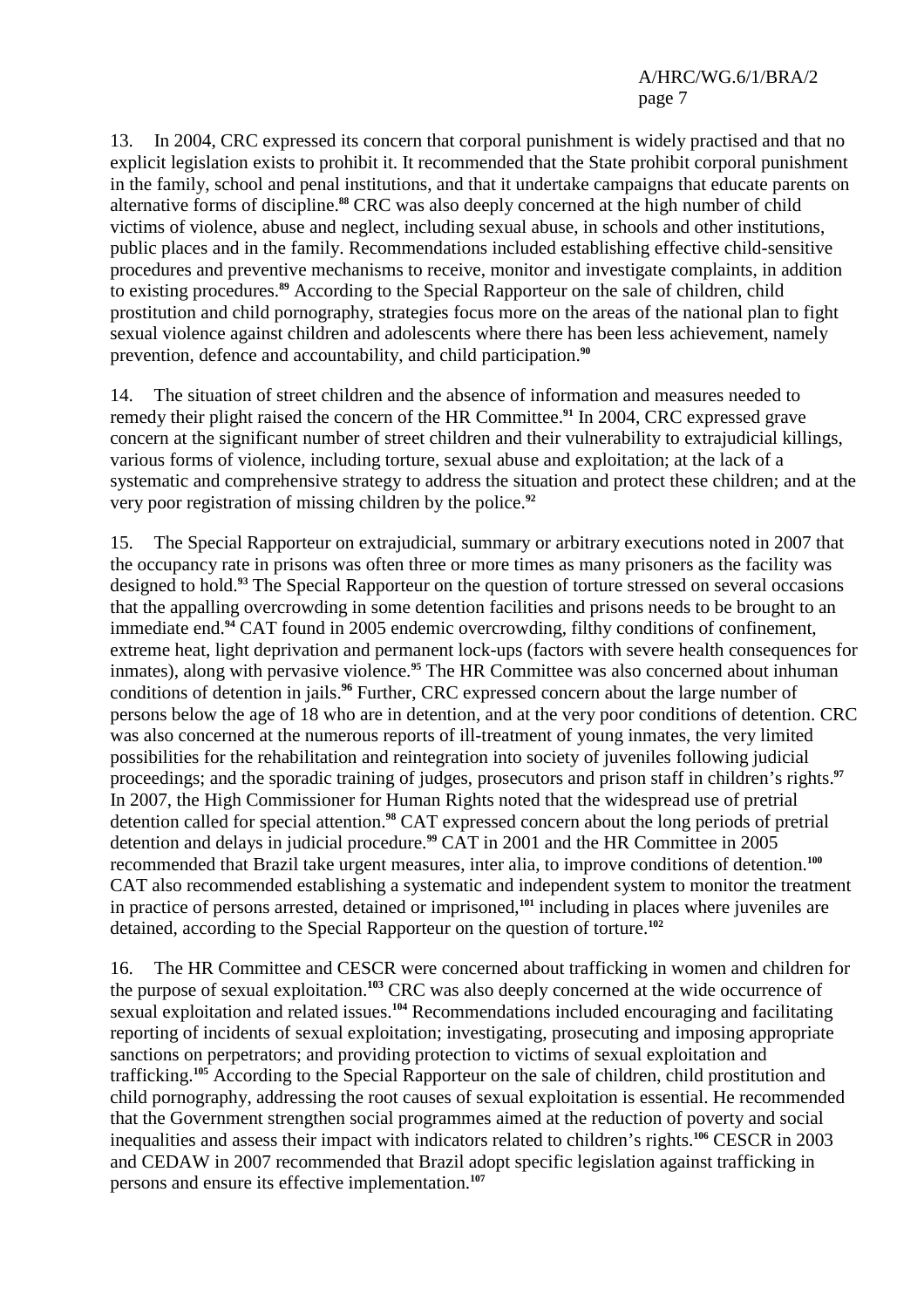17. In 2005, the HR Committee raised concerns about the persistence of slave labour and forced labour and the absence of effective criminal sanctions against these practices.**<sup>108</sup>** It noted that Brazil should reinforce its measures to combat them.**<sup>109</sup>**

18. In 2004, CRC was deeply concerned at the high rates of informal employment of children.**<sup>110</sup>** Among other measures, it recommended that Brazil strengthen its Programme to Eradicate Child Labour and to improve the labour inspection system.**<sup>111</sup>**

# **3. Administration of justice and the rule of law**

19. While noting efforts undertaken to reform the judiciary and increase its efficiency,**<sup>112</sup>** the HR Committee remained concerned in 2005 about interference with the independence of the judiciary and judicial corruption.**<sup>113</sup>** It was further disturbed by the failure of the judiciary in some States of the Federation to act against human rights violations. It recommended the creation of appropriate mechanisms to monitor the performance of the judiciary at the State level.**<sup>114</sup>** In 2007, the Special Rapporteur on extrajudicial, summary or arbitrary executions noted that the criminal justice system is in desperate need of large-scale reform and that such reform is feasible.**<sup>115</sup>** Further, the Special Rapporteur on the question of torture recommended the creation of a programme of awareness-raising within the judiciary.**<sup>116</sup>**

20. In 2004, CRC noted the establishment of juvenile courts, but was concerned at the lack of clear guarantees for a fair and speedy trial and at the lack of enforcement of rules governing pretrial detention. CRC recommended that the State continue its efforts to improve the system of juvenile justice in line with the Convention and other United Nations standards.<sup>117</sup>

21. Threats and acts of violence against judges, lawyers and defence attorneys working on cases that involve indigenous, environmental and land issues were a source of serious concern for the Special Rapporteur on the independence of judges and lawyers.<sup>118</sup>

22. Concerns regarding impunity were raised by CAT in 2001**<sup>119</sup>** and by the Special Rapporteur on the independence of judges and lawyers in 2005.**<sup>120</sup>** Similarly, the HR Committee noted with concern the climate of impunity regarding gross human rights violations committed by law enforcement officials.**<sup>121</sup>** During her recent visit to Brazil, the High Commissioner highlighted the need to foster accountability among law enforcement officials and to improve the administration of justice.**<sup>122</sup>** The Special Rapporteur on the question of torture recommended on several occasions the need to take vigorous measures to make clear that the culture of impunity must end.**<sup>123</sup>** The Special Representative of the Secretary-General on the situation of human rights defenders strongly recommended a review of existing mechanisms for the monitoring and accountability of the State security apparatus, particularly the military police.**<sup>124</sup>** The HR Committee recommended that the State ensure prompt and impartial investigations into all allegations of human rights violations committed by law enforcement officials, prosecute perpetrators and ensure that they are punished in a manner proportionate to the seriousness of the crimes committed, and grant effective remedies to the victims.**<sup>125</sup>** Regarding past abuses, the HR Committee, while noting in 2005 that the State had created a right to compensation for victims of human rights violations committed during the military dictatorship, observed that there has been no official inquiry or direct accountability for these violations.**126**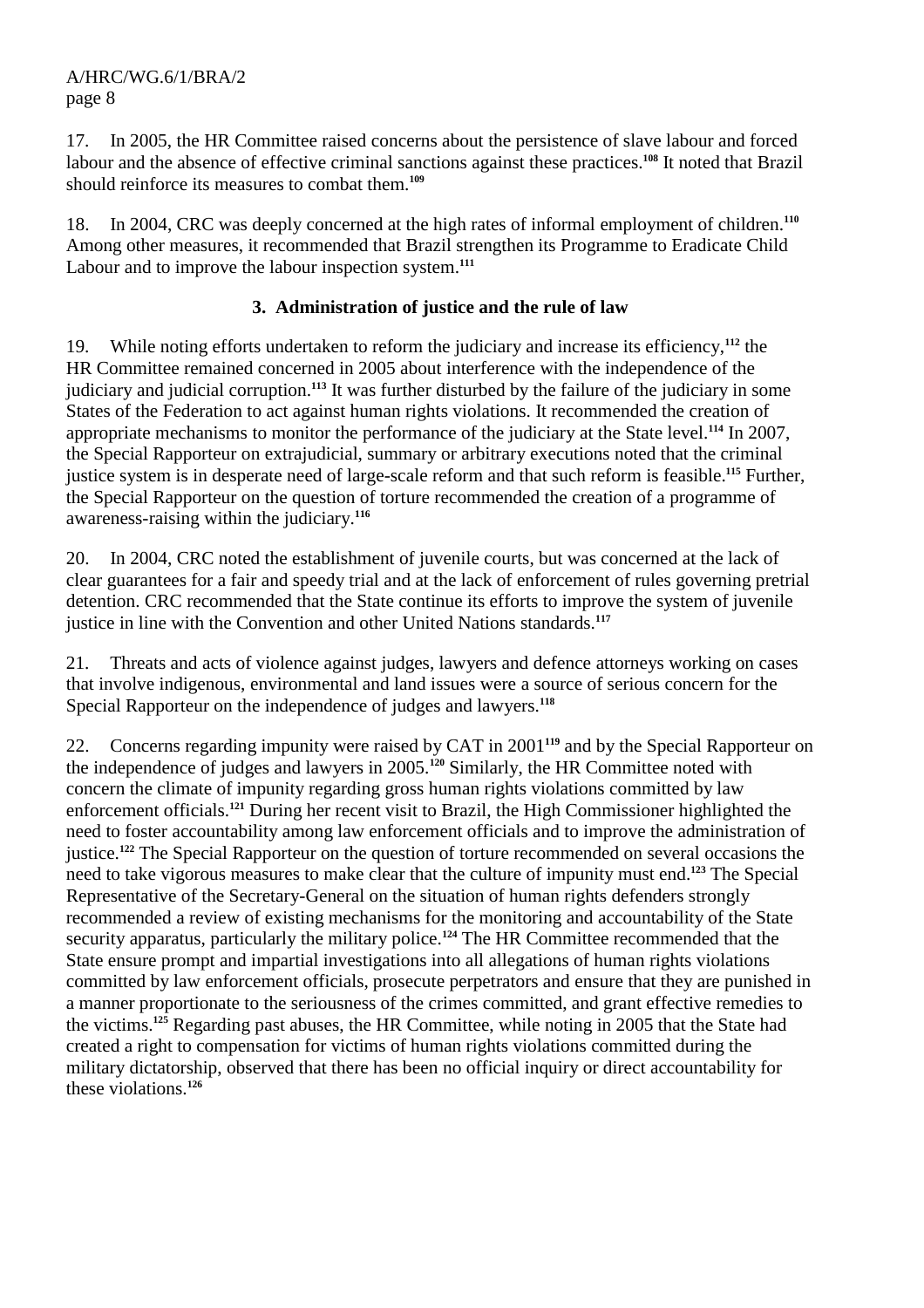### **4. Participation in public and political life**

23. The Special Rapporteur on the independence of judges and lawyers noted that the low level of women's representation in the judiciary is striking, with women occupying only 5 per cent of the top posts in the judiciary and the Public Prosecutor's Office. The situation is even worse for people of African descent and indigenous people, who occupy less than 1 per cent of the posts.**<sup>127</sup>** The HR Committee expressed similar concerns in 2005.**<sup>128</sup>** In 2004, CERD reiterated its concern at the fact that illiterate citizens, who are found especially among the indigenous, black or mestizo groups, do not have the right to be elected to public office.**<sup>129</sup>**

#### **5. Right to social security and to an adequate standard of living**

24. CESCR welcomed the creation within the State of independent special rapporteurs responsible for monitoring economic, social and cultural rights.**<sup>130</sup>** While taking into account the high priority given to fighting hunger and poverty, CRC noted that Brazil is a country with a relatively high level of development, and shared the concerns of CESCR related to the persistent and extreme inequalities and imbalances in the distribution of wealth and resources.**<sup>131</sup>** It was concerned that the lives of a great number of children are marked by poverty and difficult access to, and deficient quality of, public services.**<sup>132</sup>** CESCR recommended that the State take immediate remedial action to reduce those inequalities and imbalances, including speeding up the processes of agrarian reform and of granting land titles.**<sup>133</sup>** Furthermore, the Special Rapporteur on racism, racial discrimination, xenophobia and related intolerance, while acknowledging the commitment of the Government to the recognition of the Quilombos communities, recommended that Brazil guarantee them the provision of fundamental goods and services such as food, health, housing and education.**<sup>134</sup>** FAO noted the Food Security Framework Law approved in 2006, which establishes adequate food as a basic human right and indispensable to the realization of the rights established by the Constitution. It contains provisions for the establishment of a national food and nutrition security system.**<sup>135</sup>**

25. CRC welcomed the State's efforts to improve the level of health, in particular the establishment of the Minimum Healthcare Allocation in 1998. It noted the reduction in child mortality as well as the positive changes observed in the child profile and in the incidence of HIV/AIDS. CRC remained concerned at the low percentage of the population covered by at least one health plan; at the inequality in access to health services; and about health conditions, particularly of children in rural areas, resulting in marked disparities in the quality of health services, and of the lower socio-economic segments of the population in the north and north-east regions.**<sup>136</sup>**

26. CRC was concerned at the high rates of early pregnancy that mainly affect the socially underprivileged segments of the society.**<sup>137</sup>** CESCR**<sup>138</sup>** and CEDAW**<sup>139</sup>** noted with concern the high rate of maternal mortality due to illegal abortions, particularly in the northern regions. CESCR was concerned about the persistence of forced sterilization.**<sup>140</sup>** It requested the adoption of legislative and other measures, including a review of the present legislation, to protect women from the effects of clandestine and unsafe abortion.**<sup>141</sup>** CRC recommended that Brazil further improve the adolescent health programme addressing, specifically, reproductive health issues, sex education and mental health.**<sup>142</sup>**

27. According to UNHCR, Brazil hosts approximately 3,500 refugees, of whom some 25 per cent are women. While asylum-seekers and refugees are documented and have equal access to work, health care and education, refugees face particular difficulties in finding housing and employment, which hampers their ability to become self-reliant and integrate into society.<sup>143</sup>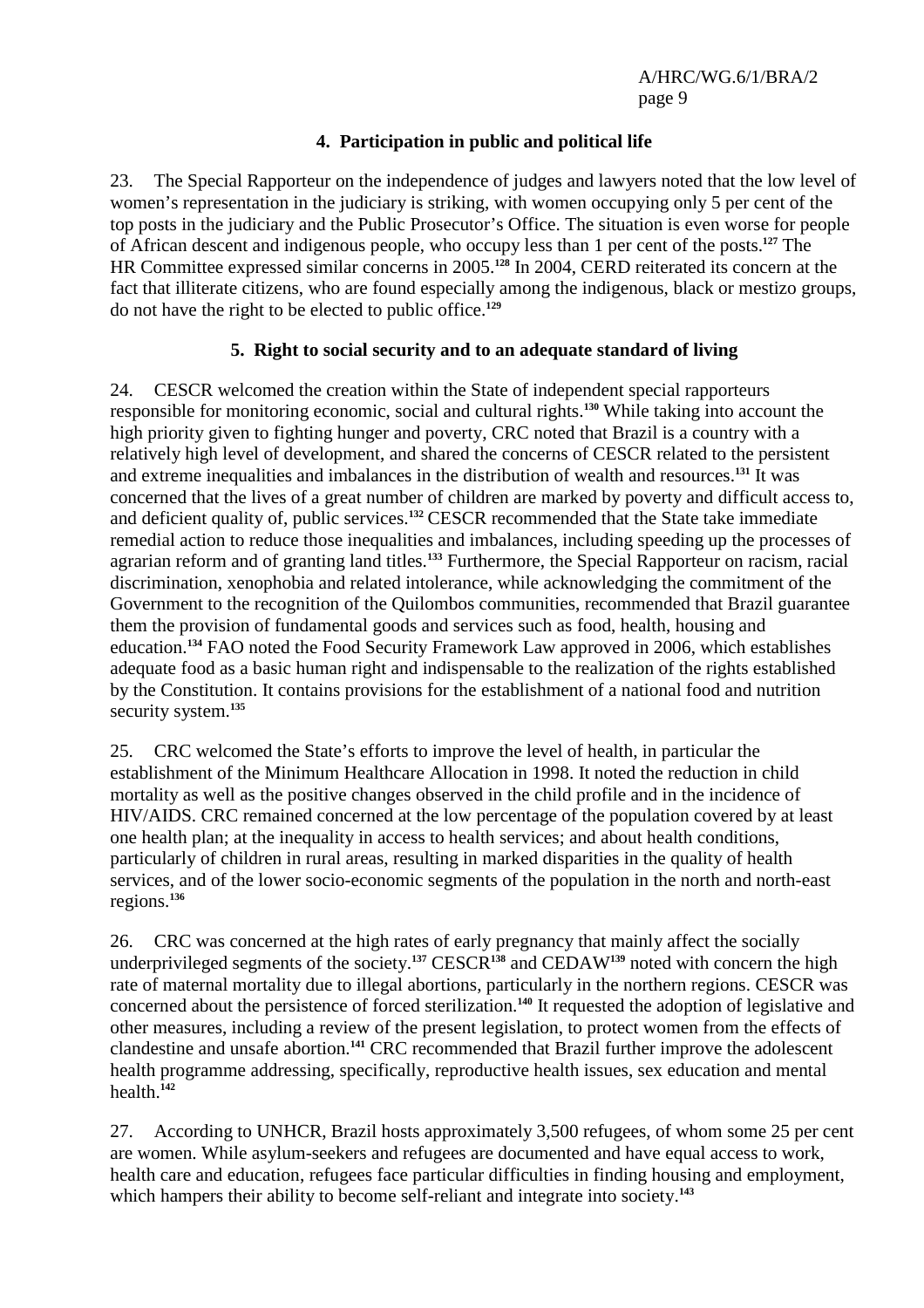# **6. Right to education and to participate in the cultural life of the community**

28. In 2004, CRC expressed concern about the remarkable disparities of access, regular attendance, dropouts and retention of children in schools across the country, affecting in particular the poor, mestizo children, children of African descent and children in remote areas. The Committee was also concerned about the low quality of education in many schools**<sup>144</sup>** and about the limited educational opportunities of indigenous children.**<sup>145</sup>** It recommended, inter alia, that Brazil increase its expenditure on education and ensure that budgets are allocated at all levels, and strengthen its efforts to improve the quality of education.**<sup>146</sup>** Recommendations by CRC and CERD also included pursuing measures to effectively address the gap in life opportunities of indigenous children**<sup>147</sup>** and adopting adequate measures to combat illiteracy.**<sup>148</sup>**

29. CERD noted insufficient information on the cultural rights of persons belonging to minorities, in particular on their right to receive education in their own languages, and requested further information in this regard.**<sup>149</sup>** CRC recommended that Brazil take adequate measures to provide protection for the rights of indigenous children, in particular their right to preserve their historical and cultural identity, customs, traditions and languages.**<sup>150</sup>** The Special Rapporteur on racism, racial discrimination, xenophobia and related intolerance recommended that appropriate resources be allocated to allow the implementation of a differentiated indigenous educational system, as provided for in regulation 3 of the National Council for Education.**<sup>151</sup>**

# **7. Minorities and indigenous peoples**

30. In 2006, the Special Representative of the Secretary-General on the situation of human rights defenders noted that, although the Constitution provides for the right to land, the implementation of this provision has largely been initiated by rural communities themselves, with powerful forces resisting its implementation.**<sup>152</sup>** While taking note of Brazil's goals of completing the demarcation of indigenous lands by 2007, CERD remained concerned at the fact that effective possession and use of indigenous lands and resources continue to be threatened and restricted by recurrent acts of aggression against indigenous peoples.**<sup>153</sup>** Concerns were also expressed by the HR Committee about the slow pace of demarcation of indigenous lands, forced evictions of indigenous populations from their land, and the lack of legal remedies to reverse these evictions and compensate the victimized populations for the loss of their homes and means of subsistence.**<sup>154</sup>** CERD remained extremely preoccupied by the issues of non-indigenous illegal occupants and cases of violence against members of the indigenous communities in a specific indigenous area.**<sup>155</sup>** In 2007, it expressed concern about the confirmation that amendments to the Constitution are being considered by the Chamber of Representatives with a view to decreasing the constitutional protection of indigenous lands.**<sup>156</sup>** The HR Committee and CERD recommended that measures regarding the demarcations of indigenous land and related rights be adopted.**<sup>157</sup>** CERD further recommended that Brazil accelerate the process of identification of Quilombo communities and lands, and of distribution of the respective title deeds to all such communities.**<sup>158</sup>** Its recommendations also included completing the removal of all illegal non-indigenous occupants from the specific indigenous area and ensuring the security of all members of the indigenous communities, as well as ensuring that they can exercise their rights under the Convention.**<sup>159</sup>**

# **III. ACHIEVEMENTS, BEST PRACTICES, CHALLENGES AND CONSTRAINTS**

31. In December 2007, the High Commissioner for Human Rights noted Brazil's demonstrated leadership at the international level in the field of human rights and its significant achievements in the fights against poverty and HIV/AIDS.**<sup>160</sup>** In September 2006, the Law No. 11.346 was enacted, recognizing the right to food and the obligations of the Government in this regard.**161** UNICEF,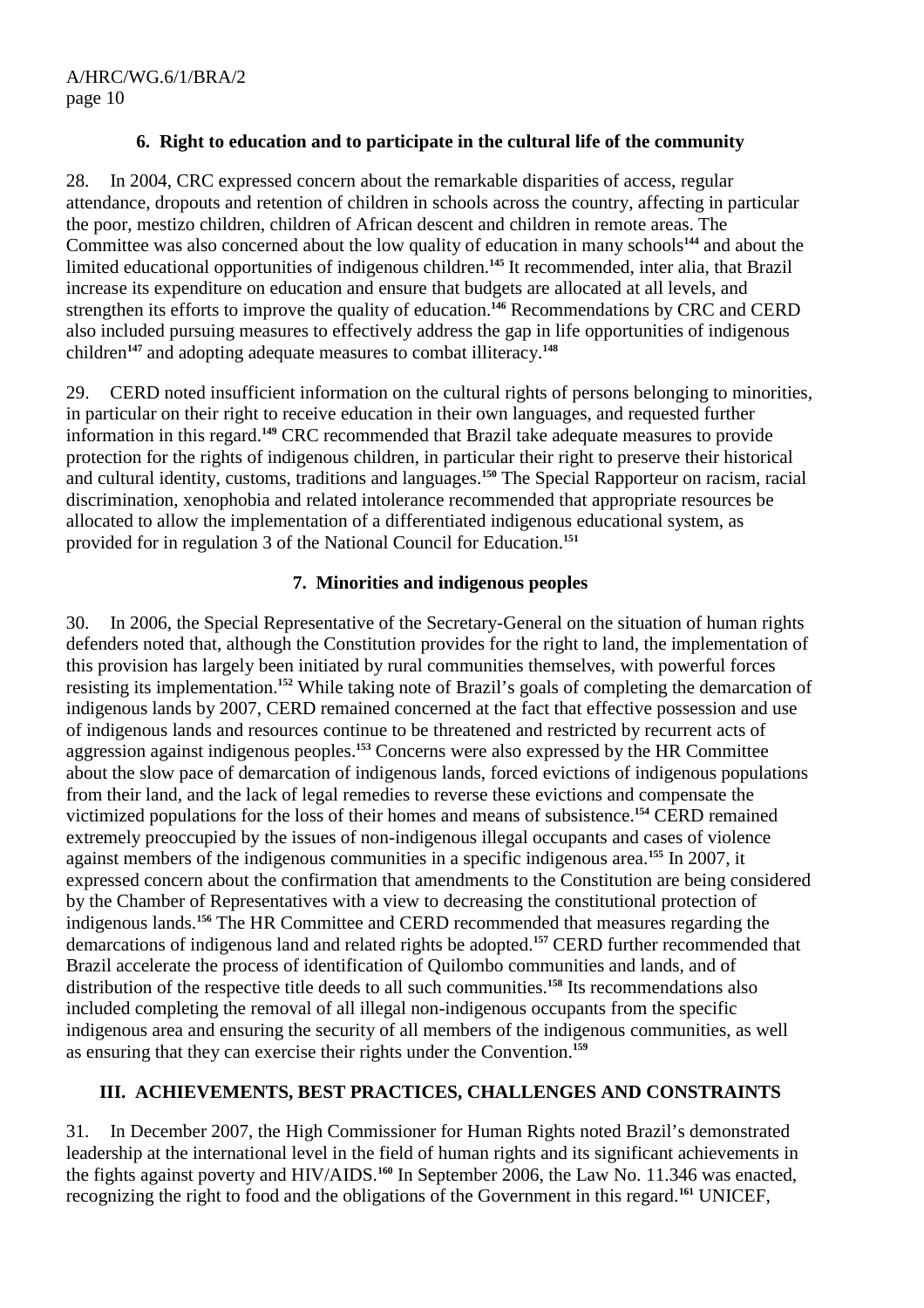WHO and the World Bank reports noted that Brazil's national response to HIV/AIDS has often been cited as exemplary.**<sup>162</sup>** According to a 2005 UNICEF report, Brazil is one of the only developing countries to make antiretrovirals widely available.**<sup>163</sup>** More generally, a 2005 UNDP report stated that Brazil has saved lives thanks to vigorous public health policies that improve access to medicines.**<sup>164</sup>** The Special Rapporteur on the independence of judges and lawyers considered that the Statute of the Child and Adolescent provided an exemplary system of guarantees; this was also noted by UNICEF and UNFPA.**<sup>165</sup>** Furthermore, the Special Rapporteur on the sale of children, child prostitution and child pornography pointed out that the First Court of Childhood and Youth of Rio de Janeiro was a "best practice".**<sup>166</sup>**

32. The High Commissioner for Human Rights also stated that challenges remained, particularly in the administration of justice and the enforcement of other rights enshrined in the Constitution, and especially with regard to indigenous rights.**<sup>167</sup>** The Special Rapporteur on extrajudicial, summary or arbitrary executions recognized that the cities face enormous challenges in keeping their residents safe from the violence of gangs.**<sup>168</sup>** Referring to the situation analysis undertaken for the United Nations Study on Violence against Children, which demonstrated that violence in every age group in Brazil has increased over the last decade, UNICEF noted that this was one of the most serious challenges in the country.**<sup>169</sup>** While acknowledging the federal structure of Brazil, the HR Committee was also disturbed by the failure of the judiciary in some States to act against human rights violations.**<sup>170</sup>** The issue of inequalities was highlighted by UNICEF.**<sup>171</sup>** A United Nations Development Assistance Framework (UNDAF) document stressed that inequality remains a central national characteristic and thus set it as one of the main priorities for the current 2007-2011 United Nations programming cycle.**<sup>172</sup>**

# **IV. KEY NATIONAL PRIORITIES, INITIATIVES AND COMMITMENTS**

# **A. Pledges by the State**

33. Brazil committed to engage with international protection mechanisms, consider the ratification of international human rights instruments that it has not yet ratified and strengthen regional systems for the promotion and protection of human rights such as the inter-American system.**<sup>173</sup>**

# **B. Specific recommendations for follow-up**

34. In 2005, Brazil was requested by the HR Committee to provide, within one year, relevant information on the assessment of the situation and the implementation of the Committee's recommendations relating to the forced eviction of the indigenous population from their land, extrajudicial killing, torture and other forms of ill-treatment and abuse committed by law enforcement officials, overcrowding and inhuman conditions of detention in jails at the State and federal levels, and the question of impunity for human rights crimes committed under the military dictatorship.**<sup>174</sup>** The follow-up response has been overdue since 2006.

# **V. CAPACITY-BUILDING AND TECHNICAL ASSISTANCE**

35. In 2004, CRC recommended that the State request technical assistance from, among others, OHCHR, UNICEF and the Inter-American Children's Institute in the area of juvenile justice and police training, as well as for the establishment of an independent and effective mechanism in accordance with the Paris Principles.**<sup>175</sup>** Regarding violence against children, it also recommended that Brazil seek assistance from UNICEF and WHO.**<sup>176</sup>** UNHCR and UNICEF submitted information regarding their capacity-building programmes and activities.**177**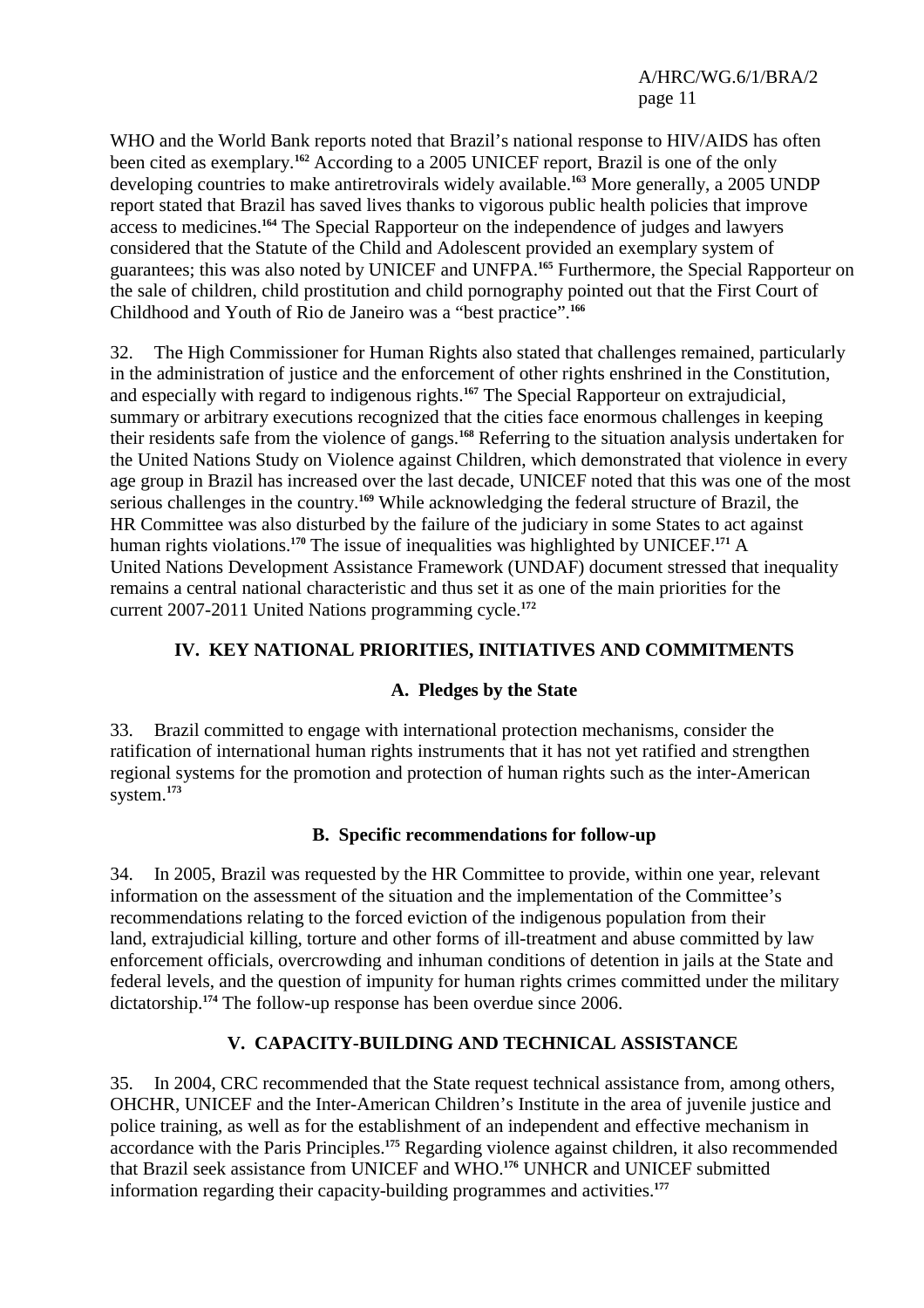*Notes* 

**1** Unless indicated otherwise, the status of ratifications of instruments listed below may be found in *Multilateral Treaties Deposited with the Secretary-General: Status as at 31 December 2006* (ST/LEG/SER.E.25), supplemented by the official website of the United Nations Treaty Collection database, Office of Legal Affairs of the United Nations Secretariat, http://untreaty.un.org.

<sup>2</sup> The following abbreviations have been used for this document:

| <b>ICERD</b>     | International Convention on the Elimination of All Forms of Racial Discrimination          |
|------------------|--------------------------------------------------------------------------------------------|
| <b>ICESCR</b>    | International Covenant on Economic, Social and Cultural Rights                             |
| <b>ICCPR</b>     | International Covenant on Civil and Political Rights                                       |
| <b>ICCPR-OP1</b> | <b>Optional Protocol to ICCPR</b>                                                          |
| <b>ICCPR-OP2</b> | Second Optional Protocol to ICCPR, aiming at the abolition of the death penalty            |
| <b>CEDAW</b>     | Convention on the Elimination of All Forms of Discrimination against Women                 |
| <b>OP-CEDAW</b>  | <b>Optional Protocol to CEDAW</b>                                                          |
| <b>CAT</b>       | Convention against Torture and Other Cruel, Inhuman or Degrading Treatment or              |
|                  | Punishment                                                                                 |
| OP-CAT           | Optional Protocol to CAT                                                                   |
| <b>CRC</b>       | Convention on the Rights of the Child                                                      |
| OP-CRC-AC        | Optional Protocol to CRC on the involvement of children in armed conflict                  |
| OP-CRC-SC        | Optional Protocol to CRC on the sale of children, child prostitution and child pornography |
| <b>ICRMW</b>     | International Convention on the Protection of the Rights of All Migrant Workers and        |
|                  | Members of Their Families                                                                  |
| <b>CPD</b>       | Convention on the Protection of Persons with Disabilities                                  |
| OP-CPD           | Optional Protocol to Convention on the Protection of Persons with Disabilities             |
| <b>CED</b>       | Convention on the Protection of Persons from Enforced Disappearance                        |

<sup>3</sup> Information relating to other international instruments, including regional instruments, may be found in the pledges and commitments undertaken by Brazil before the Human Rights Council, as contained in the letter dated 12 April from the Permanent Mission of Brazil to the United Nations Office at Geneva (hereinafter "Voluntary Pledges"), available at http://www.un.org/ga/60/elect/hrc/brazil.pdf.

<sup>4</sup> Protocol to Prevent, Suppress and Punish Trafficking in Persons, Especially Women and Children, supplementing the United Nations Convention against Transnational Organized Crime.

<sup>5</sup> 1951 Convention relating to the Status of Refugees and its 1967 Protocol, 1954 Convention relating to the status of Stateless Persons and 1961 Convention on the Reduction of Statelessness.

<sup>6</sup> Convention (I) for the Amelioration of the Condition of the Wounded and Sick in Armed Forces in the Field; Convention (II) for the Amelioration of the Condition of Wounded, Sick and Shipwrecked Members of Armed Forces at Sea; Convention (III) relative to the Treatment of Prisoners of War; Convention (IV) relative to the Protection of Civilian Persons in Time of War; Protocol Additional to the Geneva Conventions of 12 August 1949, and relating to the Protection of Victims of International Armed Conflicts (Protocol I); Protocol Additional to the Geneva Conventions of 12 August 1949, and relating to the Protection of Victims of Non-International Armed Conflicts (Protocol II); Protocol Additional to the Geneva Conventions of 12 August 1949, and relating to the Adoption of an Additional Distinctive Emblem (Protocol III). Source: Switzerland, Federal department of foreign affairs, http://www.eda.admin.ch/eda/fr/ home/topics/intla/intrea/chdep/warvic.html.

<sup>7</sup> International Labour Organization Convention No. 29 concerning Forced or Compulsory Labour; Convention No. 105 concerning the Abolition of Forced Labour; Convention No. 87 concerning Freedom of Association and Protection of the Right to Organize; Convention No. 98 concerning the Application of the Principles of the Right to Organize and to Bargain Collectively; Convention No. 100 concerning Equal Remuneration for Men and Women Workers for Work of Equal Value; Convention No. 111 concerning Discrimination in Respect of Employment and Occupation; Convention No. 138 concerning Minimum Age for Admission to Employment; Convention No. 182 concerning the Prohibition and Immediate Action for the Elimination of the Worst Forms of Child Labour.

**8** Concluding comments of the Committee on the Elimination of Discrimination against Women: Brazil (CEDAW/C/BRA/CO/6), para. 39.

**9** See Voluntary Pledges, op. cit.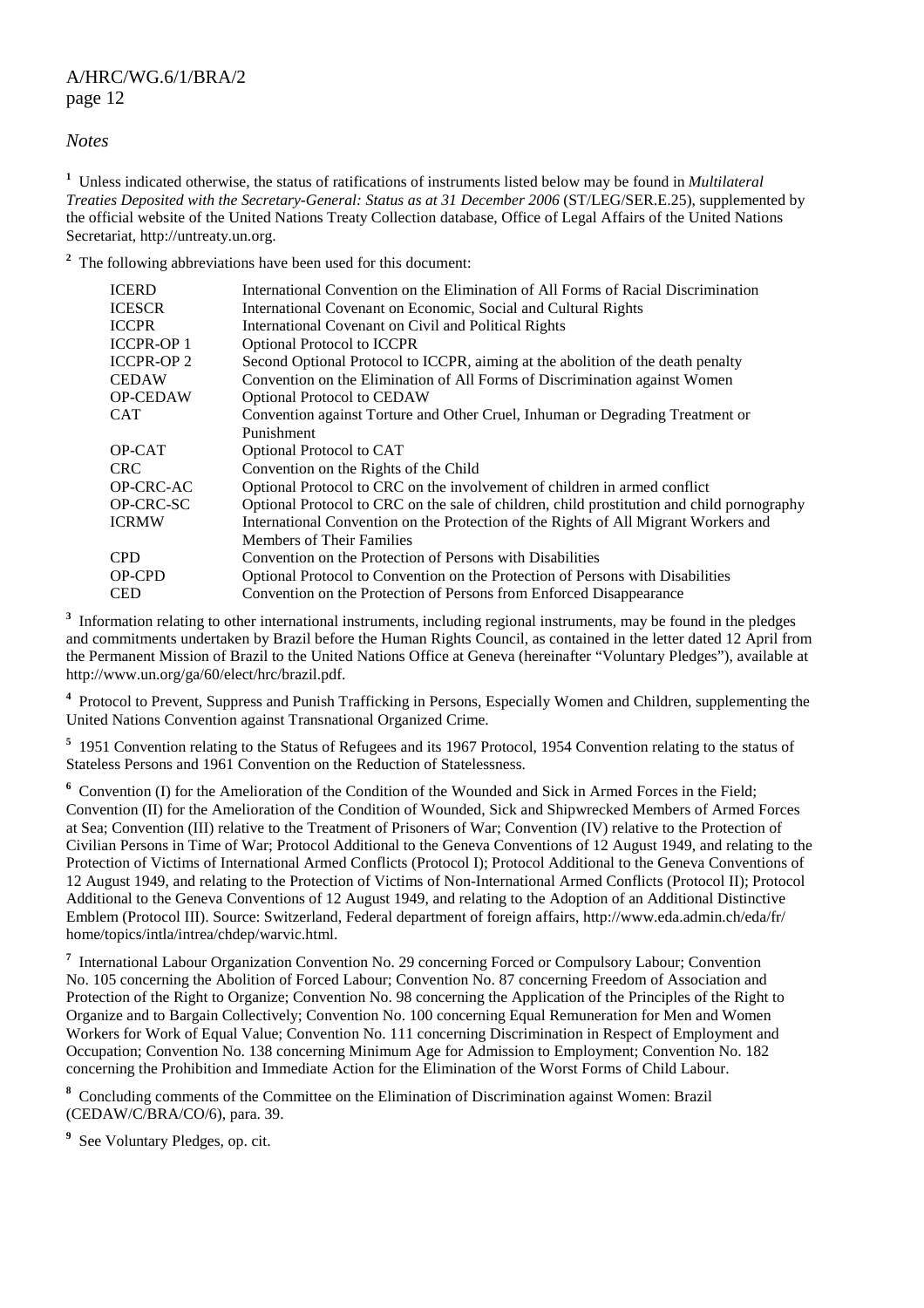<sup>10</sup> Concluding observations of the Committee on Economic, Social and Cultural Rights: Brazil (E/C.12/1/Add.87), para. 4. See also, UNESCO, *Education for All Global Monitoring Report 2005 - The Quality Imperative*, Paris, 2004, p. 31.

**<sup>11</sup>** E/CN.4/2004/9/Add.2, para. 46.

<sup>12</sup> Concluding observations of the Committee on the Rights of the Child: Brazil (CRC/C/15/Add.241), para. 29.

**<sup>13</sup>** UNHCR, UPR submission on Brazil, p. 2, available at http://www.ohchr.org/EN/HRBodies/UPR/Pages/ UPRBrazilUNContributionsS1.aspx.

<sup>14</sup> Concluding observations of the Human Rights Committee: Brazil (CCPR/C/BRA/CO/2), para. 13.

**<sup>15</sup>** E/C.12/1/Add.87, para. 5.

**<sup>16</sup>** CEDAW/C/BRA/CO/6, para. 6.

<sup>17</sup> See http://www.unifem.org/news\_events/story\_detail.php?StoryID=503 (accessed on 15 February 2007).

<sup>18</sup> Concluding observations of the Committee on the Elimination of Racial Discrimination: Brazil (CERD/C/64/CO/2), para. 6.

**<sup>19</sup>** Concluding observations of the Committee against Torture, *Official Records of the General Assembly, Fifty-sixth Session, Supplement No. 44* (A/56/44), para. 118 (d).

<sup>20</sup> CAT (A/56/44, para. 118 (e)); the HR Committee (CCPR/C/BRA/CO/2, para. 8); CESCR (E/C.12/1/Add.87, para. 6); CEDAW (*Official Records of the General Assembly, Fifty-eighth Session, Supplement No. 38* (A/58/38), para. 94); CERD (CERD/C/64/CO/2, para. 7).

**<sup>21</sup>** CCPR/C/BRA/CO/2, para. 8; A/56/44, para. 118 (e); E/C.12/1/Add.87, para. 6.

**<sup>22</sup>** CCPR/C/BRA/CO/2, para. 8.

**<sup>23</sup>** Ibid., para. 4; A/56/44, para. 118 (g).

**<sup>24</sup>** CERD/C/64/CO/2, para. 7.

**<sup>25</sup>** CCPR/C/BRA/CO/2, para. 14.

<sup>26</sup> Principles relating to the status of national institutions for the promotion and protection of human rights, General Assembly resolution 48/134, annex. CRC/C/15/Add.241, para. 20, and the Special Rapporteur on contemporary forms of racism, racial discrimination, xenophobia and related intolerance: Mission to Brazil (E/CN.4/2006/16/Add.3), para. 72.

**<sup>27</sup>** A/HRC/4/37/Add.2, paras. 48 and 49.

**<sup>28</sup>** CEDAW/C/BRA/CO/6, para. 7.

**<sup>29</sup>** CCPR/C/BRA/CO/2, para. 4; see also E/C.12/1/Add.87, para. 7; CERD/C/64/CO/2, para. 4.

**<sup>30</sup>** CRC/C/15/Add.241, para. 60.

**<sup>31</sup>** Ibid., para. 18.

**<sup>32</sup>** CEDAW/C/BRA/CO/6, para. 24.

**<sup>33</sup>** CCPR/C/BRA/CO/2, para. 5.

**<sup>34</sup>** The following abbreviations have been used in this document:

| <b>CERD</b>         | Committee on the Elimination of Racial Discrimination        |
|---------------------|--------------------------------------------------------------|
| <b>CESCR</b>        | Committee on Economic, Social and Cultural Rights            |
| <b>HR</b> Committee | Human Rights Committee                                       |
| <b>CEDAW</b>        | Committee on the Elimination of Discrimination against Women |
| <b>CAT</b>          | Committee against Torture                                    |
| <b>CRC</b>          | Committee on the Rights of the Child                         |

<sup>35</sup> Committee against Torture, Report on Brazil produced by the Committee under article 20 of the Convention and reply from the Government of Brazil (CAT/C/39/2), advance unedited version of 23 November 2007 made public by decision of the Committee against Torture adopted on 22 November 2008. The report can be found at www.ohchr.org and at the request of the Government of Brazil at www.presidencia.gov.br/estructurapresidencia/sedh.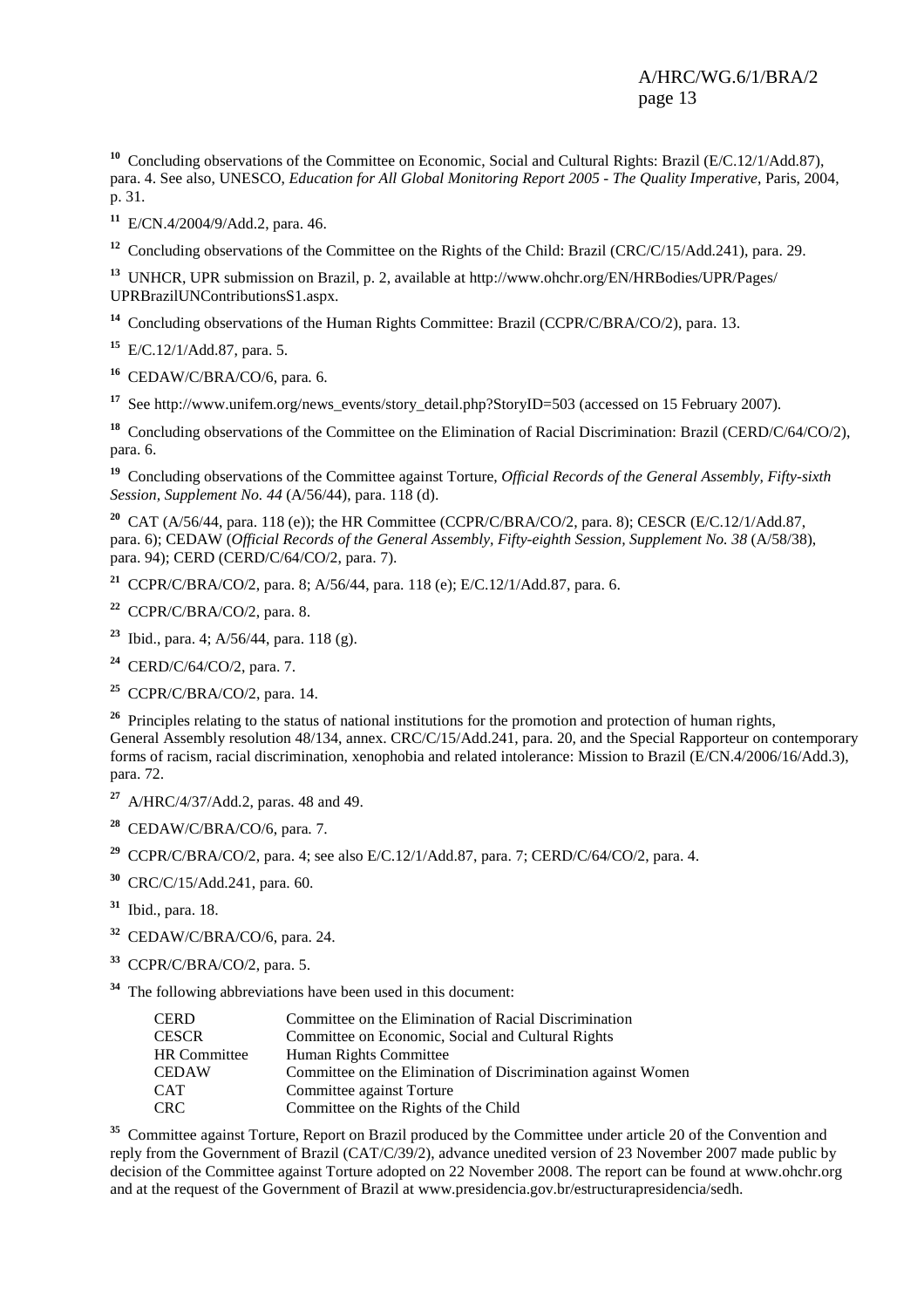**<sup>36</sup>** Letters sent by the Chairperson of CERD dated 18 August 2006, 14 March 2007 and 24 August 2007 to the Permanent Representative of Brazil to the United Nations Office at Geneva, available at http://www2.ohchr.org/english/ bodies/cerd/early-warning.htm (hereafter "CERD letter(s)").

- **<sup>37</sup>** CERD letter of 24 August 2007.
- **<sup>38</sup>** E/CN.4/1999/46/Add.1.
- **<sup>39</sup>** E/CN.4/2001/66/Add.2.
- **<sup>40</sup>** E/CN.4/2003/54/Add.1.
- **<sup>41</sup>** E/CN.4/2004/9/Add.2.
- **<sup>42</sup>** E/CN.4/2004/7/Add.3.
- **<sup>43</sup>** E/CN.4/2005/48/Add.3.
- **<sup>44</sup>** E/CN.4/2005/60/Add.3.
- **<sup>45</sup>** E/CN.4/2006/16/Add.3.
- **<sup>46</sup>** A/HRC/4/37/Add.2.
- **<sup>47</sup>** Press release of 15 November 2007.
- **<sup>48</sup>** E/CN.4/2004/9/Add.2, paras. 1 and 4.
- **<sup>49</sup>** E/CN.4/2005/48/Add.3, para. 6.
- **<sup>50</sup>** E/CN.4/2005/60/Add.3, para. 3.
- **<sup>51</sup>** E/CN.4/2006/16/Add.3, para. 2.
- **<sup>52</sup>** E/CN.4/2004/7/Add.3, paras. 2 and 3.
- **<sup>53</sup>** Press release of 15 November 2007.

**<sup>54</sup>** The questionnaires included in this section are those which have been reflected in an official report by a special procedures mandate-holder.

**<sup>55</sup>** See (i) report of the Special Rapporteur on the right to education (A/HRC/4/29), questionnaire on the right to education of persons with disabilities sent in 2006;

 (ii) report of the Special Rapporteur on the human rights of migrants (A/HRC/4/24), questionnaire on the impact of certain laws and administrative measures on migrants sent in 2006;

 (iii) report of the Special Rapporteur on trafficking in persons, especially women and children (A/HRC/4/23), questionnaire on issues related to forced marriages and trafficking in persons sent in 2006;

 (iv) report of the Special Representative of the Secretary-General on human rights defenders (E/CN.4/2006/95 and Add.5), questionnaire on the implementation of the Declaration on the Right and Responsibility of Individuals, Groups and Organs of Society to Promote and Protect Universally Recognized Human Rights and Fundamental Freedoms sent in June 2005;

 (v) report of the Special Rapporteur on the situation of human rights and fundamental freedoms of indigenous people (A/HRC/6/15), questionnaire on the human rights of indigenous people sent in August 2007;

 (vi) report of the Special Rapporteur on trafficking in persons, especially in women and children (E/CN.4/2006/62) and the Special Rapporteur on the sale of children, child prostitution and child pornography (E/CN.4/2006/67), joint questionnaire on the relationship between trafficking and the demand for commercial sexual exploitation sent in July 2005;

 (vii) report of the Special Rapporteur on the right to education (E/CN.4/2006/45), questionnaire on the right to education for girls sent in 2005;

 (viii) report of the Working Group on mercenaries (A/61/341), questionnaire concerning its mandate and activities sent in November 2005;

 (ix) report of the Special Rapporteur on the sale of children, child prostitution and child pornography (A/HRC/4/31), questionnaire on the sale of children's organs sent on July 2006;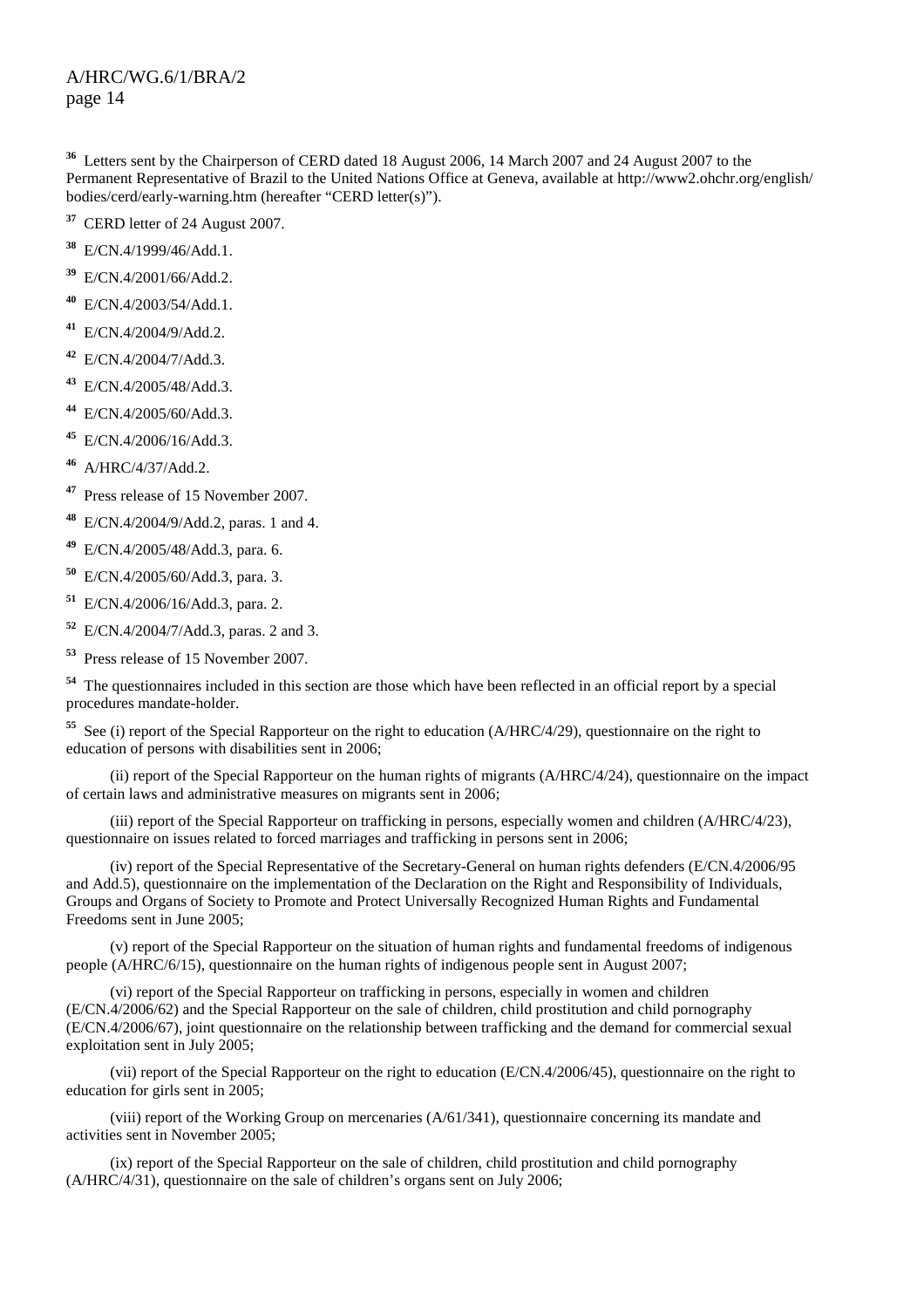(x) report of the Special Rapporteur on the sale of children, child prostitution and child pornography (E/CN.4/2005/78), questionnaire on child pornography on the Internet sent in July 2004;

 (xi) report of the Special Rapporteur on the sale of children, child prostitution and child pornography (E/CN.4/2004/9), questionnaire on the prevention of child sexual exploitation sent in July 2003;

 (xii) report of the Special Representative of the Secretary-General on the issue of human rights and transnational corporations and other business enterprises (A/HRC/4/35/Add.3), questionnaire on human rights policies and management practices.

 Questionnaire on the right to education of persons with disabilities (A/HRC/4/29, para. 47), joint questionnaire on the relationship between trafficking and the demand for commercial sexual exploitation (E/CN.4/2006/62, para. 24), questionnaire on child pornography on the Internet (E/CN.4/2005/78, para. 4).

United Nations press releases of 30 November 2007 and 5 December 2007.

 United Nations Voluntary Trust Fund on Contemporary Forms of Slavery, United Nations Voluntary Fund for Victims of Torture, United Nations Voluntary Fund for Indigenous Populations.

United Nations press release of 25 July 2006.

- E/C.12/1/Add.87, para. 22.
- CEDAW/C/BRA/CO/6, para. 11.
- Ibid., para. 17.
- Ibid., para. 18.
- Ibid., para. 12.
- E/C.12/1/Add.87, para. 22.
- CRC/C/15/Add.241, para. 29. See also CERD/C/64/CO/2, paras. 12 and 13.
- E/C.12/1/Add.87, para. 20.
- CRC/C/15/Add.241, para. 30.
- CERD/C/64/CO/2, para. 18.
- E/C.12/1/Add.87, para. 44.
- Press release of 15 November 2007.
- Ibid.
- CCPR/C/BRA/CO/2, para. 12.
- Ibid., para. 13.
- Ibid., para. 12.
- CRC/C/15/Add.241, para. 34.
- A/HRC/4/37/Add.2., para. 15.

 Follow-up to the recommendations made by the Special Rapporteur on the question of torture (E/CN.4/2006/Add.2), para. 34.

- Press release of 15 November 2007.
- CRC/C/15/Add.241, para. 40.

 Report on Brazil produced by the Committee against Torture under article 20 of the Convention, op. cit., para. 178. See also E/CN.4/2001/66/Add.2, para. 166.

CCPR/C/BRA/CO/2, para. 12.

Report on Brazil produced by the Committee against Torture under article 20 of the Convention, op. cit., para. 182.

A/56/44, para. 120 (a).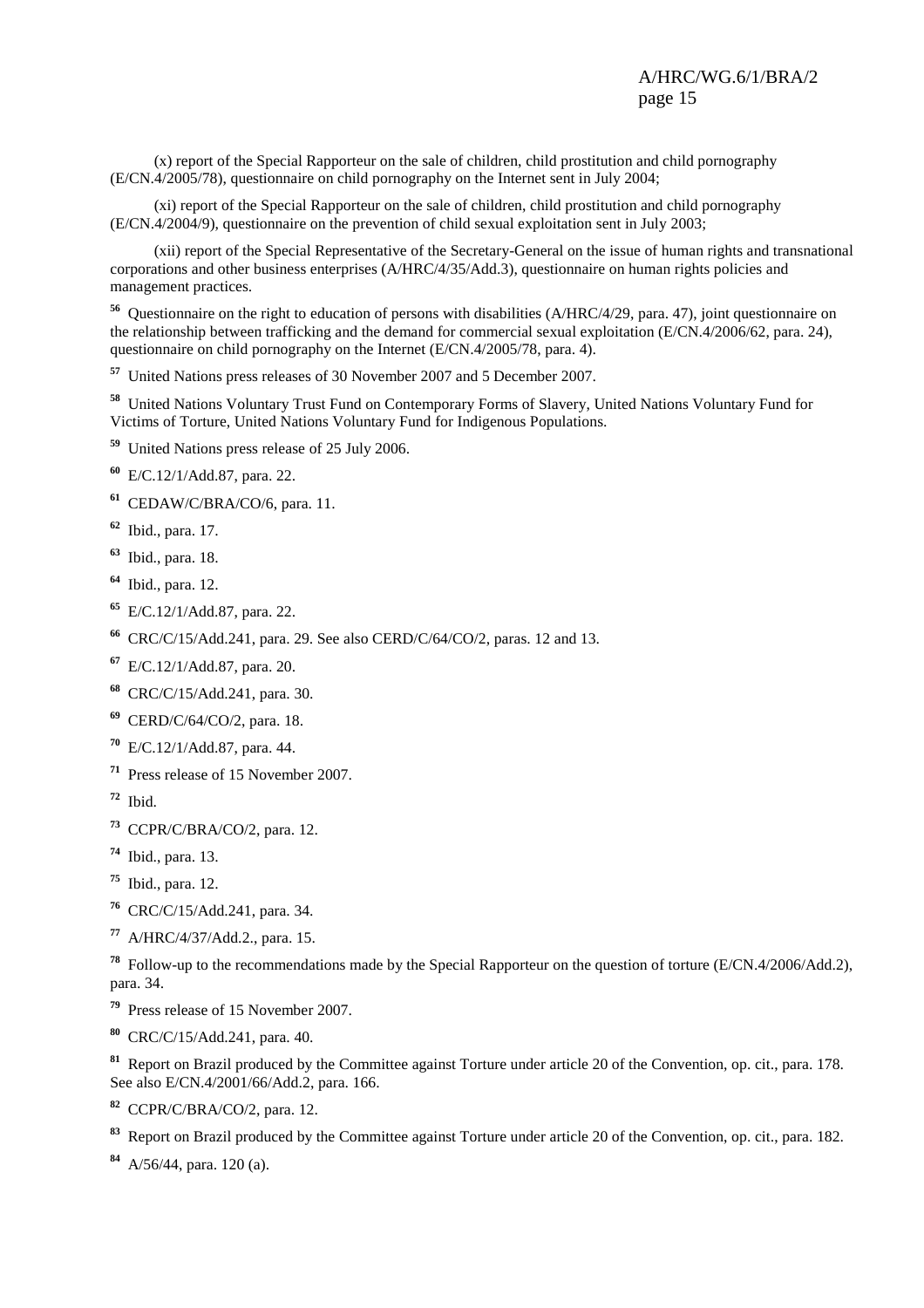- Report on Brazil produced by the Committee against Torture under article 20 of the Convention, op. cit., para. 196.
- CEDAW/C/BRA/CO/6, para. 21.
- CCPR/C/BRA/CO/2, para. 11.
- CRC/C/15/Add.241, paras. 42 and 43.
- Ibid., paras. 48 and 49.
- E/CN.4/2004/9/Add.2, para. 121*.*
- CCPR/C/BRA/CO/2, para. 19.
- CRC/C/15/Add.241, para. 64.
- Press release of 15 November 2007.
- E/CN.4/2006/6/Add.2, para. 47

<sup>95</sup> Report on Brazil produced by the Committee against Torture under article 20 of the Convention, op. cit., para. 178. See also A/56/44, para. 119 (b).

- CCPR/C/BRA/CO/2, para. 16.
- CRC/C/15/Add.241, para. 68.
- Press release of 6 December 2007.
- A/56/44, para. 119 (c).
- Ibid., para. 120 (d) and CCPR/C/BRA/CO/2, para. 16.
- A/56/44, para. 120 (d).
- E/CN.4/2006/6/Add.2, para. 48.
- CCPR/C/BRA/CO/2, para. 15; E/C.12/1/Add.87, para. 30.
- CRC/C/15/Add.241, para. 62.
- Ibid., para. 63. See also CCPR/C/BRA/CO/2, para. 15.
- E/CN.4/2004/9/Add.2, para. 123.
- E/C.12/1/Add.87, para. 54; CEDAW/C/BRA/CO/6, para. 24.
- CCPR/C/BRA/CO/2, para. 14.
- Ibid.
- CRC/C/15/Add.241, para. 60.
- Ibid., para. 61.
- CCPR/C/BRA/CO/2, para. 17. See also CRC/C/15/Add.241, para. 6.
- CCPR/C/BRA/CO/2, para. 17.
- Ibid., para. 7.
- Press release of 15 November 2007.
- E/CN.4/2006/6/Add.2, para. 39.
- CRC/C/15/Add.241, paras. 68 and 69.
- E/CN.4/2005/60/Add.3, para. 99.
- A/56/44, para. 119 (e).
- E/CN.4/2005/60/Add.3, para. 30.
- CCPR/C/BRA/CO/2, para. 12.
- Press release of 5 December 2007.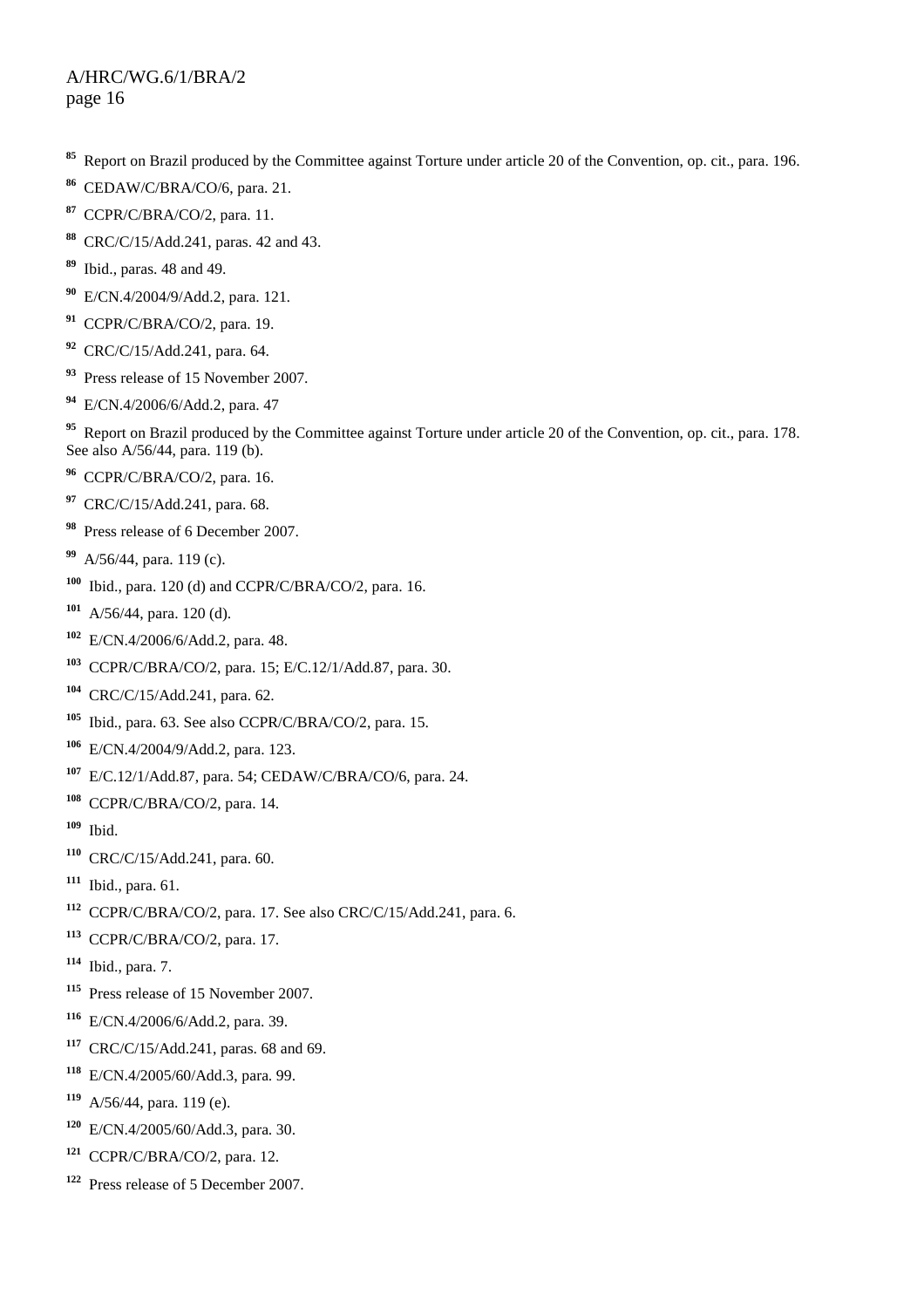- E/CN.4/2006/6/Add.2, para. 22.
- A/HRC/4/37/Add.2, para. 105.
- CCPR/C/BRA/CO/2, para. 12. See also CRC/C/15/Add.241, para. 35.
- CCPR/C/BRA/CO/2, para. 18.
- E/CN.4/2005/60/Add.3, para. 98.
- CCPR/C/BRA/CO/2, para. 10.
- CERD/C/64/CO/2, para. 20.
- E/C.12/1/Add.87, para. 12.
- CRC/C/15/Add.241, para. 56 and E/C.12/1/Add.87, para. 17.
- CRC/C/15/Add.241, para. 56; for indigenous children, see also para. 71.
- E/C.12/1/Add.87, para. 40.
- E/CN.4/2006/16/Add.3, para. 79 (d).

 FAO, UPR submission on Brazil, p. 1, available at http://www.ohchr.org/EN/HRBodies/UPR/Pages/ UPRBrazilUNContributionsS1.aspx.

- CRC/C/15/Add.241, paras. 52 and 53.
- Ibid., para. 54.
- E/C.12/1/Add.87, para. 27.
- CEDAW/C/BRA/CO/6, para. 29.
- E/C.12/1/Add.87, para. 27.
- Ibid., para. 51.
- CRC/C/15/Add.241, para. 55.
- UNHCR, UPR submission on Brazil , op. cit., p. 1.
- CRC/C/15/Add.241, para. 58.
- Ibid., para. 71.
- Ibid., para. 59.
- Ibid., para. 72.
- CERD/C/64/CO/2, para. 20.
- Ibid., para. 21.
- CRC/C/15/Add.241, para. 73.
- E/CN.4/2006/16/Add.3, para. 81 (c).
- A/HRC/4/37/Add.2, para. 17.
- CERD/C/64/CO/2, para. 15.
- CCPR/C/BRA/CO/2, para. 6.
- CERD letter of 24 August 2007, op. cit.; see also CERD letter of 14 March 2007.
- Ibid.
- CERD/C/64/CO/2, para. 15; CCPR/C/BRA/CO/2, para. 6.
- CERD/C/64/CO/2, para. 16.
- CERD letter of 24 August 2007, op. cit.
- Press release of 5 December 2007.